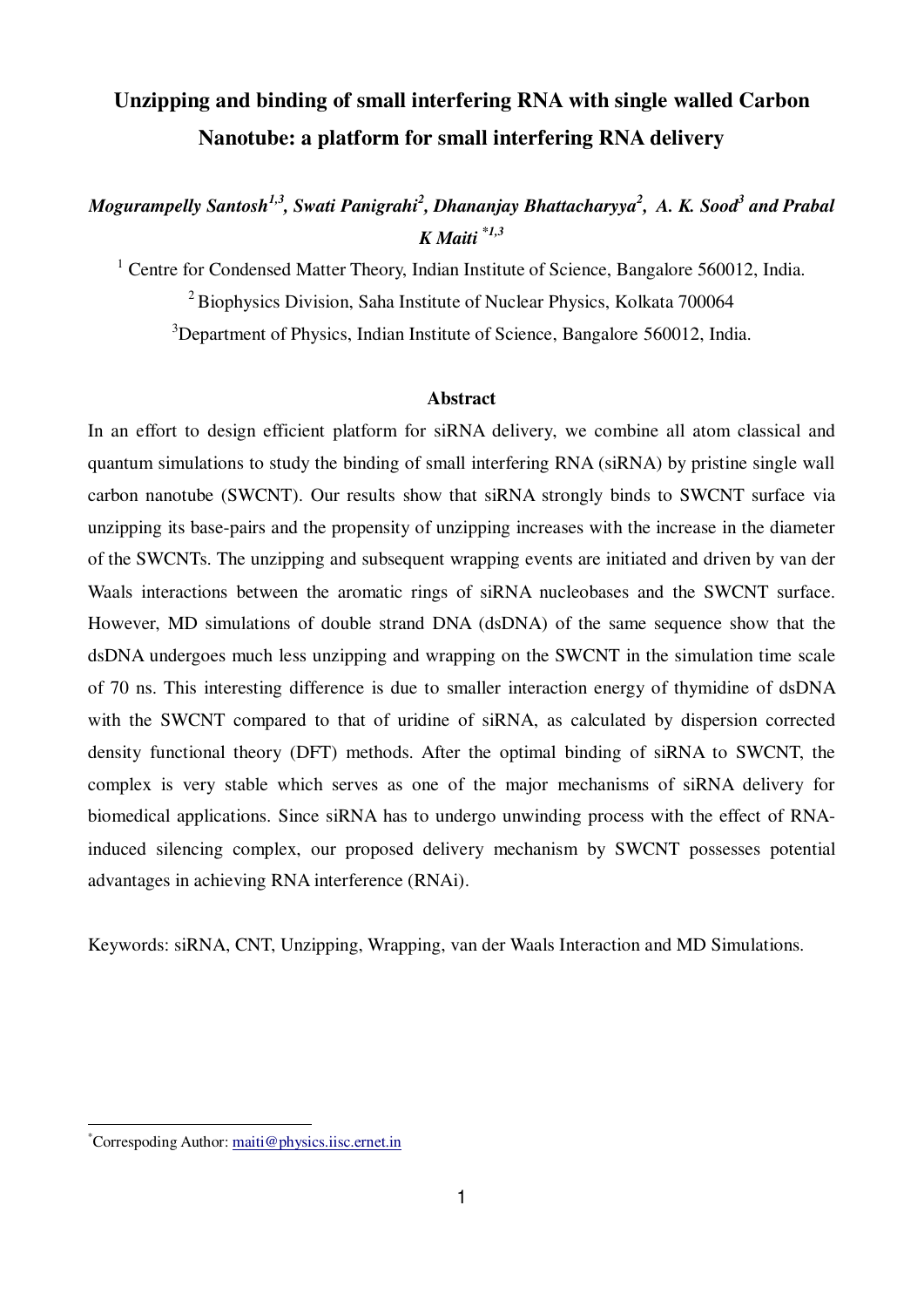## **1. Introduction**

RNA interference (RNAi) is a powerful technology for controlling the expression of genes in biomedical applications. Small interfering ribonucleic acid (siRNA) molecules (typically 21 to 23 nucleotides) are being actively studied due to their potential influence on cell functionality and applications in medicine  $^{1,2}$ . RNAi is a cellular process in which a double stranded RNA (dsRNA) reduces a specific gene expression. The base-pairing of siRNA with messenger RNA (mRNA) sequence silences the encoded protein. The mechanism of RNAi involves RNA-induced silencing complex (RISC) comprising of Dicer, Argonaute2 and siRNA binding protein that induces unzipping of siRNA into two single strand RNAs  $3-7$ . One of these two strands acts as a guiding strand to specifically base-pair with mRNA. Generally for efficient gene silencing, chemically unmodified siRNAs are rapidly degraded in serum and hence siRNAs have to be bound with transfecting carriers  $\delta$ . We show the unwinding enhanced siRNA binding to carbon nanotube (CNT) and propose siRNA delivery to target cell for achieving RNAi without degradation. Possible transfecting carriers are linear or branched cationic polymers (dendrimers)  $9-13$ , cationic lipids  $14,15$ , carbon nanotubes (CNTs)  $^{16-19}$ , cell penetrating peptides  $^{20,21}$  and few proteins  $^{22,23}$ . Though siRNA molecules are proved to be potential silencers of gene expression that can have extraordinary treatment capabilities of HIV, hepatitis and cancer  $24-30$ , efficient delivery of these molecules to the target cell is a big challenge today.

In this work, we address the question of using SWCNT as efficient carrier. CNTs functionalized with polymers such as Polyethylene glycol (PEG), CONH-(CH2)(6)-NH3+Cl- or single stranded DNA (ssDNA) are efficient transporters of siRNA into human T cells and primary cells  $^{17,19,31-33}$ . However, the structural and energetic changes taking place in siRNA while binding to the SWCNT surface are not known. In comparison, wrapping of single stranded DNA ( $\text{ssDNA}$ )<sup>34-37</sup> and double stranded DNA (dsDNA)<sup>38</sup> on the SWCNT surface have been studied recently. With this in view, we have studied the thermodynamics and conformational properties of siRNA-SWCNT complex through all atom molecular dynamics (MD) simulations and ab-initio quantum calculations.

## **2. Computational details**

## **2.1 Molecular Dynamics Simulations**

Molecular dynamics simulations were carried out using AMBER9 suite of programs <sup>39</sup> using the AMBER 2003 (along with ff99)  $40$  force fields and the TIP3P model  $41$  for water. Latest improvements of torsion angle parameters are reported for RNA in a new force field called parmbsc0 and its variants <sup>42,43</sup>. However we have used ff99 for siRNA instead of parmbsc0 since the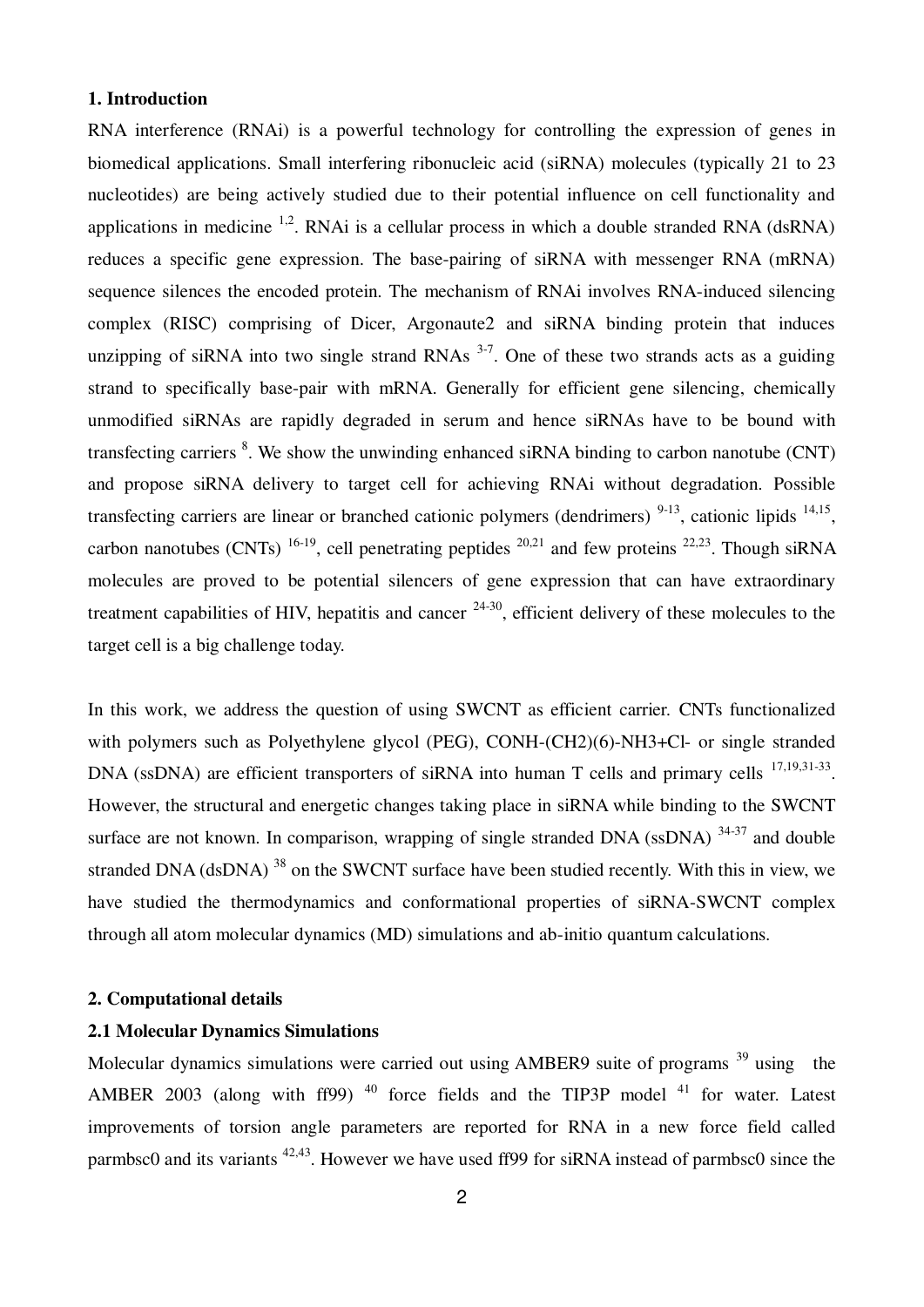conformational changes of siRNA reported here are not artefacts of the wrong torsion angle parameterization in ff99. Further, we intend to compare the present results with our previous simulations on siRNA that used ff99  $11-13$ . Notwithstanding this, we have also performed a few simulations with parmbsc0 and obtained similar conformational changes as reported here which are shown in the supplementary Fig. S1 and S2<sup> $44$ </sup> and, therefore, conclude that the ff99 parameters are reliable (for example see  $45-47$ ). The initial structure of the siRNA was taken from the protein data bank (PDB code: 2F8S)<sup>48</sup>. The sequence of the siRNA used is  $UUr(AGA CAG CAU AUA UGC)$ UGU  $CU$ <sub>2</sub>UU with sticky ends of sequence UU on the two ends of the strands. We have built armchair SWCNT of various diameters;  $(5, 5)$   $(d = 6.68 \text{ Å})$ ,  $(6, 6)$   $(d = 8.02 \text{ Å})$ ,  $(7, 7)$   $(d = 9.36 \text{ Å})$ and (8, 8) ( $d = 10.69$  Å). We choose carbon nanotubes to be 142 Å in length to ensure sufficient sliding length for the siRNA before stable binding. In the initial configuration, the siRNA is placed on the nanotube surface such that the nanotube axis and siRNA helix axis are nearly parallel to each other. The siRNA-SWCNT complexes were then solvated separately with TIP3P water box  $41$  of dimensions as shown in Table 1 using the LEaP module in AMBER9. The box dimensions were chosen such that there is at least 20 Å solvation shell in all directions from the surface of siRNA-CNT complex during the entire simulation. In addition, some water residues were replaced by 44 Na<sup>+</sup> counterions to neutralize the negative charge on the phosphate backbone groups of the siRNA structure. The initial system containing siRNA-(6, 6) CNT with added water and neutralizing counterions is shown in Fig. 1. In separate simulation runs, additional NaCl residues were added to prepare system at 10 *mM* and 150 *mM* salt concentrations. These three salt concentrations (0 *mM*, 10 *mM* and 150 *mM*) were studied in view of the importance of electrostatic screening in binding mechanisms of siRNA with the SWCNT surface. For comparison, we have also simulated dsDNA adsorption on (5, 5) and (6, 6) CNTs of the same length at 300 K. The dsDNA has the same length and sequence as the siRNA where the nucleobase Uracil (U) is replaced by nucleobase Thymine (T), i.e., TTd(AGA CAG CAT ATA TGC TGT CT)2TT. In another simulation, we choose a random sequence of dsDNA as given by  $d(GCA TGA AAT GCT TAA AGC TTA C)$ . The full details of the various systems studied, number of NaCl residues, water residues, box dimensions and total number of atoms are summarized in Table 1.

For simulating the CNT, carbon atoms are modelled as uncharged Lennard-Jones particles with  $sp<sup>2</sup>$ hybridization according to the parameters from AMBER03 force field (type CA). In addition, bonded interactions viz., stretching, torsion and dihedral terms were also included. We have used the same force field for the CNTs earlier in the context of water transport through them  $49$ . To keep the CNT fixed during simulations, all the atom positions were constrained with harmonic potential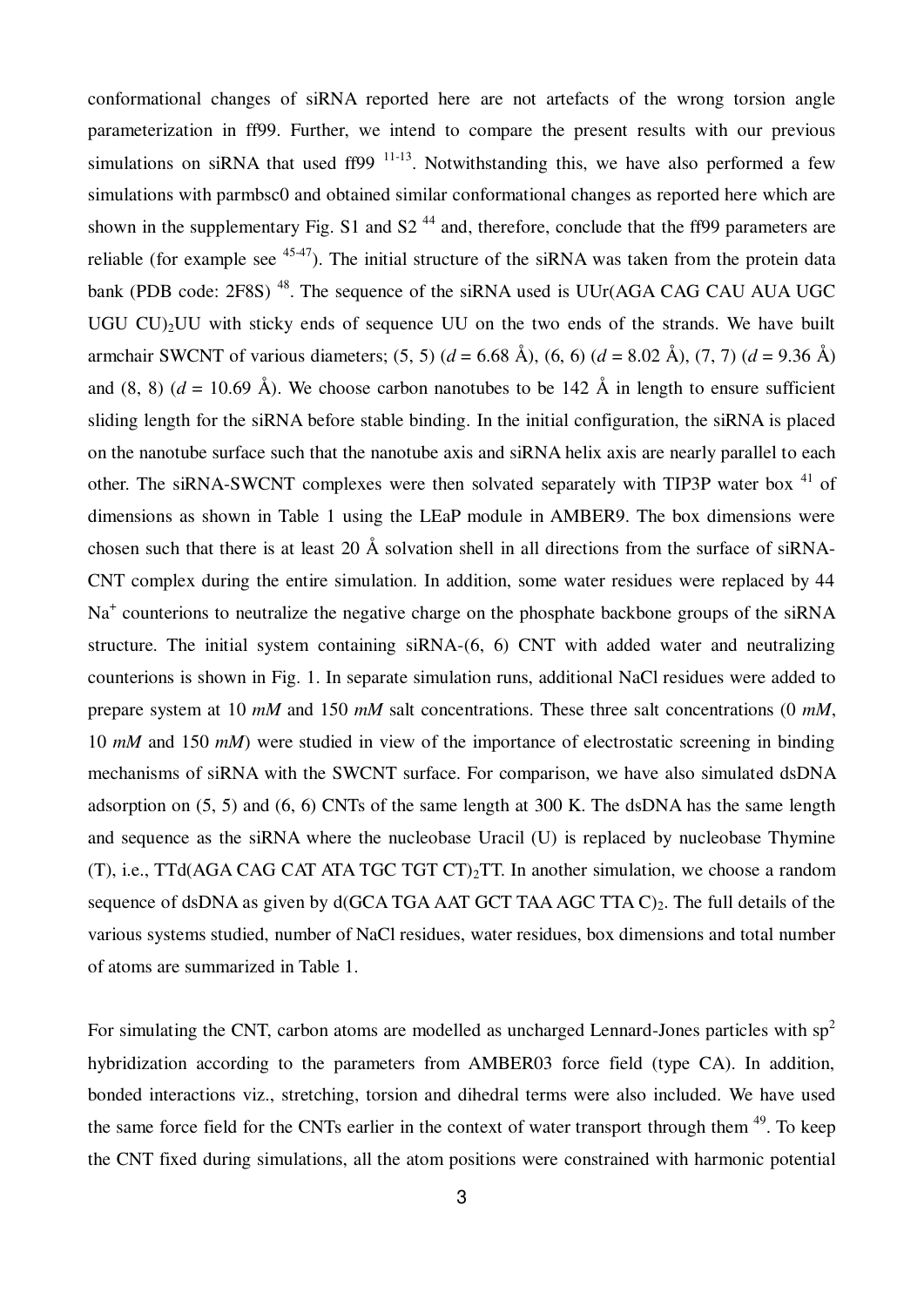of spring constant of 1000 *kcal/mol-Å<sup>2</sup>* . The translational centre of mass motions were removed every 1000 steps. The long range electrostatic interactions were calculated with the Particle Mesh Ewald (PME) method  $^{50}$  using a cubic B-spline interpolation of order 4 and a 10<sup>-5</sup> tolerance set for the direct space sum cutoff. A real space cutoff of 9  $\AA$  was used both for the long range electrostatic and short range van der Waals interaction with a non-bond list update frequency of 10. We have used periodic boundary conditions in all three directions and the bond lengths involving bonds to hydrogen atoms were constrained using SHAKE algorithm <sup>51</sup>. This constraint enabled us to use a time step of 2 fs for obtaining a long trajectory. During the minimization, the siRNA-SWCNT complex structures were fixed in their starting conformations using harmonic constraints with a force constant of 500 *kcal/mol-Å<sup>2</sup>* . This allowed the water molecules to reorganize which eliminates bad contacts with the siRNA and the CNT structures. The minimized structures were then subjected to 40 ps of MD, using 1 fs time step for integration. During the constant volume - constant temperature (NVT) MD, the system was gradually heated from 0 to 300 K using weak harmonic restrains of 20 *kcal/mol-Å<sup>2</sup>* on the solute to its starting structure. This allows slow relaxation of the siRNA-CNT structure. Subsequently, simulations were performed under constant pressure constant temperature conditions (NPT), with temperature regulation achieved using the Berendsen weak coupling method  $52$  (0.5 ps time constant for heat bath coupling and 0.5 ps pressure relaxation time). NPT-MD was used to get the correct (experimental) solvent density. Finally, for analysis of structures and properties, we have carried out 50-100 ns of NVT MD with 2 fs integration time step using a heat bath coupling time constant of 1 ps. The trajectories were saved at a frequency of 2 ps.

## **2.2 Quantum Chemical Calculations**

We have also carried out quantum chemical analysis with dispersion correction (DFT-D) to understand the interactions of the CNT with the DNA and RNA. The valencies of the carbon atoms at the ends of the (6, 6) CNT were satisfied by adding necessary hydrogen atoms. The structural features that distinguish RNA from DNA are the presence of uracil base and 2'-OH groups of the ribose sugars. The four systems modeled by us are as follows: (i) (6, 6) CNT with one uracil nucleobase, (ii) (6, 6) CNT with one thymine nucleobase, (iii) (6, 6) CNT with one uridine nucleoside (uracil attached with C3'-endo ribose sugar) and (iv) (6, 6) CNT with thymidine nucleoside (thymine nucleobase attached with C2<sup>2</sup>-endo deoxyribose sugar) as shown in Fig. S3(a). These initial structures were built using MOLDEN  $53$  software. Initially the nucleobases were placed in parallel to the CNT surface. Free geometry optimization of all the four systems discussed above were carried out using Gaussian09<sup>54</sup> without any constraints using density functional theory with WB97XD/6-31g(d,p) basis set <sup>55</sup>, which includes dispersion correction, giving rise to energy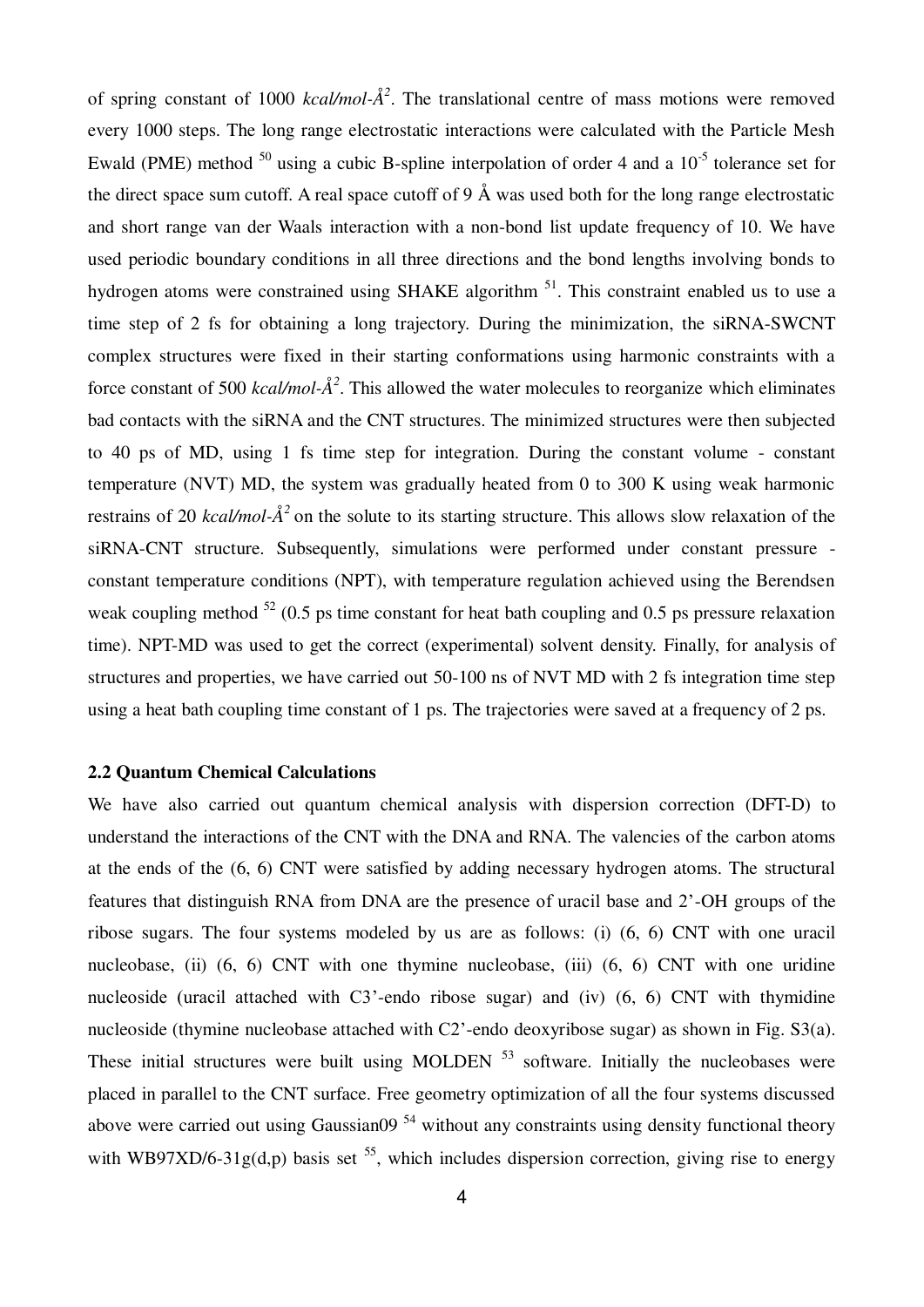$E_{XY}$  (potential energy of CNT + nucleobase or nucleoside). We have also optimized the isolated CNT, giving rise to energies  $E_{X0}$ , the two nucleobases and the two nucleosides in un-complexed isolated form having energy  $E_{Y0}$ . Optimizations of such supramolecular complex systems are associated with a Basis Set Superposition Error (BSSE), which mainly arise due to overlapping of the optimized orbitals. This error has been corrected by Boys-Bernardi function counterpoise method <sup>56</sup>. The BSSE corrected interaction energies (E<sub>int</sub>) of each system were calculated using  $E_{int.}$  $E_{XY}$  *- E<sub>X0</sub> - E<sub>Y0</sub> + BSSE*. We have also carried out the Mulliken charge analysis of all the optimized systems to analyze the charge transfer taking place, if any, between the CNT and the associated nucleobase/nucleoside.

#### **3. Results and discussion**

### **3.1 Unzipping and wrapping of siRNA on binding to (6, 6) CNT**

The snapshots of the siRNA and (6, 6) CNT complex at 0 ns, 15 ns, 30 ns and 45 ns shown in Fig. 2 (a) and (b) correspond to horizontal and vertical views of the complex with respect to the CNT axis, respectively. The horizontal view shows unzipping of the base-pair at various instants of time and the vertical view presents the wrapping of siRNA around the CNT surface. The unzipping and wrapping of a few base-pairs (~ 6 to 7) at end **A** of the siRNA was observed after about 12 ns as shown in Fig. 2. Quite intuitively at the other end **B** of siRNA also, 2 to 3 base-pairs were unzipped and wrapped around the CNT. This wrapping at end **B** provides a constraint for further unzipping of siRNA from the side **A**. In order to further unzip at both the ends, the torsional relaxation has to take place which happens only when the unzipping force is more than the binding force. Since this will not be achieved without an external force, the complex is very stable over the rest of entire MD simulation time of 70 nanoseconds. We note that the wrapping/binding occurs without any CNT surface chemistry or functionalization. To our knowledge, this is the first demonstration of the unzipping and wrapping of siRNA around the CNT.

To understand the thermodynamics of the binding events, we have calculated van der Waals interaction between the siRNA and the (6, 6) CNT surface at various time intervals, shown only for 5 ns and 15 ns in Fig. 3. Different contributions to the total energy of the siRNA such as electrostatic interaction, van der Waals interaction and bonded interaction energies were analyzed. We find that the van der Waals interaction is responsible for the observed unzipping and wrapping of the siRNA. Other contributions to the total energy do not contribute much to the binding as a function of time. Entropy calculations support this inference as will be discussed in section 3.2. In Fig. 3,  $r = 0$  corresponds to the centre of mass of siRNA as shown in the schematic diagram. The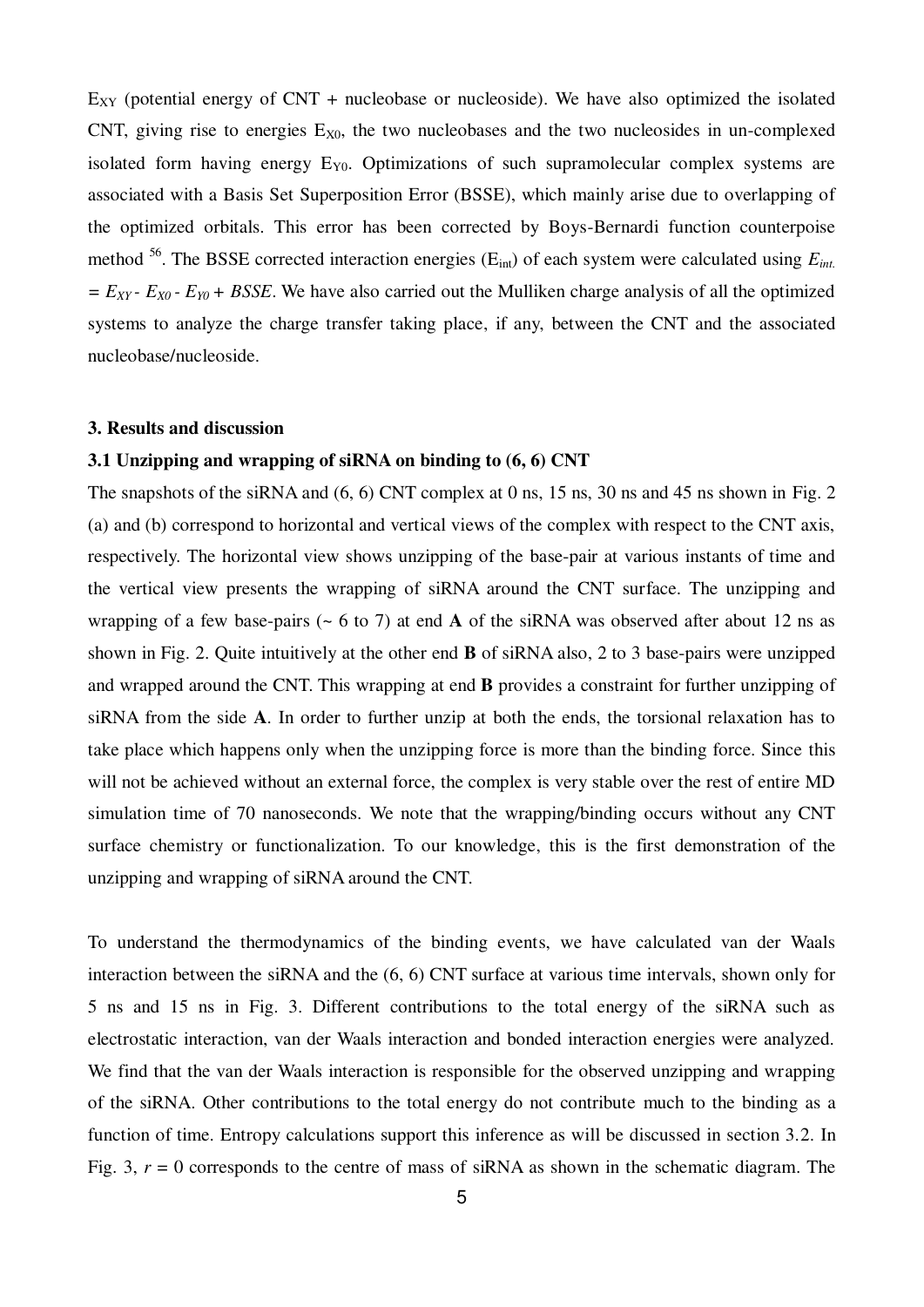interaction coordinate *r* was projected along the nanotube axis  $\hat{n}$ . The van der Waals interaction energy between aromatic rings of siRNA and CNT surface  $(-\phi(r))$  is more symmetrical with respect to  $r = 0$  at 5 ns than at 15 ns, with more tendency of binding of one end of the siRNA strands to the CNT surface. This asymmetry in the interaction can result in the motion of siRNA on the nanotube (seen in Fig. 3) until it finds its optimal binding position. Now we address how the surface area of nanotube does affects the unzipping process and subsequent wrapping of the siRNA on the nanotube by calculating the binding free energy of siRNA with nanotubes of various diameters.

#### **3.2 Binding free energy of siRNA on CNT surface**

The binding free energy for the non-covalent association of two molecules in solution can be written as  $\Delta G(A + B \rightarrow AB) = G_{AB} - G_A - G_B$ . Accordingly,

$$
\Delta G_{bind} = \Delta H_{bind} - T\Delta S_{bind} \tag{1}
$$

where  $\Delta H_{bind}$  is the change in enthalpy and is calculated by summing the gas-phase energies ( $\Delta E_{gas}$ ) ) and solvation free energies ( $\Delta G_{sol}$ ). Note  $E_{gas} = E_{ele} + E_{vdw} + E_{int}$ , where,  $E_{ele}$  is the electrostatic energy calculated from the Coulomb potential,  $E_{vdw}$  is the non-bonded van der Waals energy and  $E_{\text{int}}$  is the internal energy contribution arising from bonds and torsions. Further,  $G_{sol} = G_{es} + G_{nes}$ , where  $G_{es}$  is the electrostatic energy calculated from Generalized Born (GB) method <sup>57-59</sup> and  $G_{nse}$ is the non-electrostatic energy calculated as  $\gamma \times SASA + \beta$  where  $\gamma$  is the surface tension parameter  $(\gamma = 0.0072 \text{ kcal/mol-A}^2$ ;  $\beta = 0 \text{ kcal/mol}$  and *SASA* is the solvent-accessible surface area of the molecule. All these enthalpy calculations were done using MM-GBSA module of AMBER <sup>39</sup> suite of programs. The entropy is calculated using two-phase thermodynamic (2PT) model developed by Lin *et al* <sup>60</sup>, based on density of states (DoS) function. The DoS function can be calculated from the Fourier transform of the velocity autocorrelation function which provides information on the normal mode distribution of the system, with the zero frequency intensity in DoS corresponding to the diffusivity of the system  $^{61}$ . The 2PT method was successfully used to estimate the entropy and energetics of molecular fluids <sup>60,62</sup> from the trajectory of molecular dynamic simulations.

The trajectory for enthalpy  $(\Delta H_{bind})$  calculation was chosen such that the binding energy is minimum and stable over at least 10 ns which requires extensive MD simulations (60-80 ns in this study) from a suitable initial configuration of siRNA-CNT complex. In Fig. 4(a), we plot enthalpy contribution to the total binding free energy as a function of time for siRNA on (6, 6) CNT at 300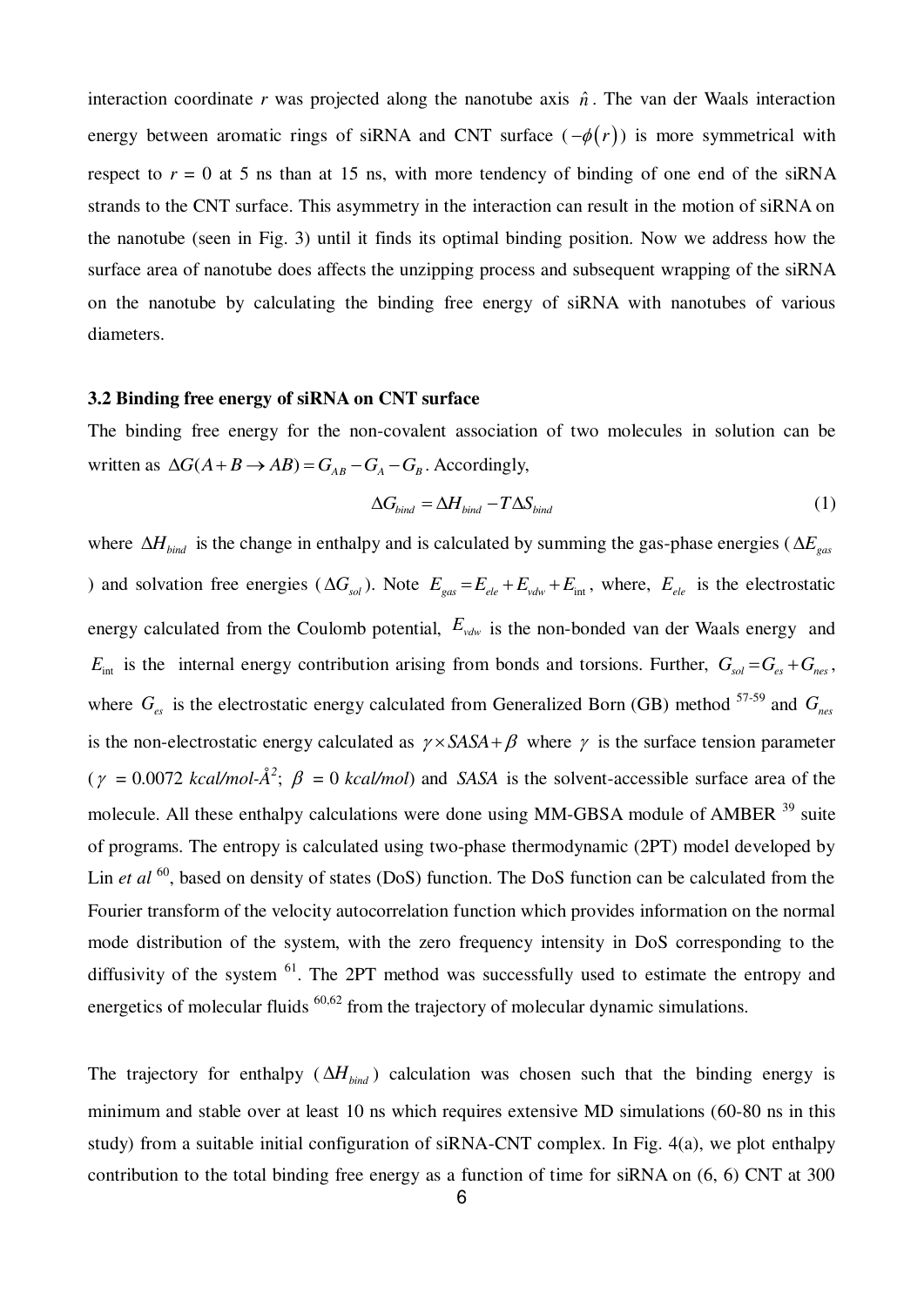K. In the plot, arrow marked region is the most optimum bound state for siRNA on  $(6, 6)$  CNT which is constant for over 10 ns with fluctuations ranging 5 % of its average in optimum bound state. From the stable trajectory of siRNA-CNT complex, the enthalpy contribution ( $\Delta H_{bind}$ ) to the total binding free energy was calculated for 250 snapshots separated each by 2 ps. For calculating entropy at the optimum bound state where the minimum value of enthalpy is seen, we simulate the system for 20 ps with the trajectory saved at a frequency of 4 fs. Entropy calculations were done for 10 such successive sets of each 20 ps MD trajectories with velocity and coordinates saved at every 4 fs. For all these 10 successive sets, the velocity autocorrelation function is seen to converge in less than a correlation time of 10 ps. The enthalpy and entropy are calculated for the siRNA-CNT complex and individual siRNA and CNT separately. The siRNA is simulated for 20 ns without the CNT. The entropy of siRNA when complexed with CNT increases with the tube diameter due to more unzipping of the base-pairs in siRNA leading to large microstates available for siRNA. However the contribution of entropy  $(-T\Delta S_{bind})$  to the total binding free energy is very less compared to the enthalpy contribution. The enthalpy ( $\Delta H_{bind}$ ) and entropy contribution ( $-T\Delta S_{bind}$ ) in Eq. (1) gives the total binding free energy ( $\Delta G_{bind}$ ) of siRNA. Fig. 4(b) shows  $\Delta G_{bind}$  (at 300 K) as a function of tube diameter revealing that the binding energy increases with the diameter of the nanotube. This is easy to rationalize because siRNA encounters more surface area with increased diameter of the tube. The binding of siRNA increases as the nanotube radius of curvature increases and is maximum when the radius of curvature of the nanotube is equal to the radius of siRNA. The binding of siRNA to the CNT involves unzipping of stacked base-pairs which has its own characteristic length scale to match the length scale of the CNT curvature. The binding free energy of siRNA on (5, 5) CNT is -189.0 ± 15.3 *kcal/mol* which increases to -301.0 ± 11.4 *kcal/mol* for (8, 8) CNT. Snapshots of siRNA on CNT for various diameters in the most optimum bound configuration are shown in Fig. 5 in horizontal and vertical view with respect to CNT axis. All the above studies are for NaCl concentration of 0 *mM*. Physiological NaCl concentrations are of 100 to 150 *mM* in cell and can affect the binding mechanism of siRNA-CNT complex during delivery. We have, therefore studied siRNA binding mechanism to  $(6, 6)$  CNT at 300 K by increasing NaCl concentration. For (6, 6) CNT at 300 K, the binding free energy decreases from -230.0  $\pm$  4.8 *kcal/mol* to -145.7 ± 5.5 *kcal/mol* when NaCl concentration increased to 150 *mM*. With more added salt in the solvent, the electrostatic screening increases resulting in reduced phosphatephosphate electrostatic repulsion in the backbone of siRNA. Therefore the stretch modulus of siRNA increases giving higher stability to siRNA with increasing salt concentration <sup>63-65</sup> which reduce the propensity of siRNA unzipping. This leads to lesser binding affinity of siRNA with CNT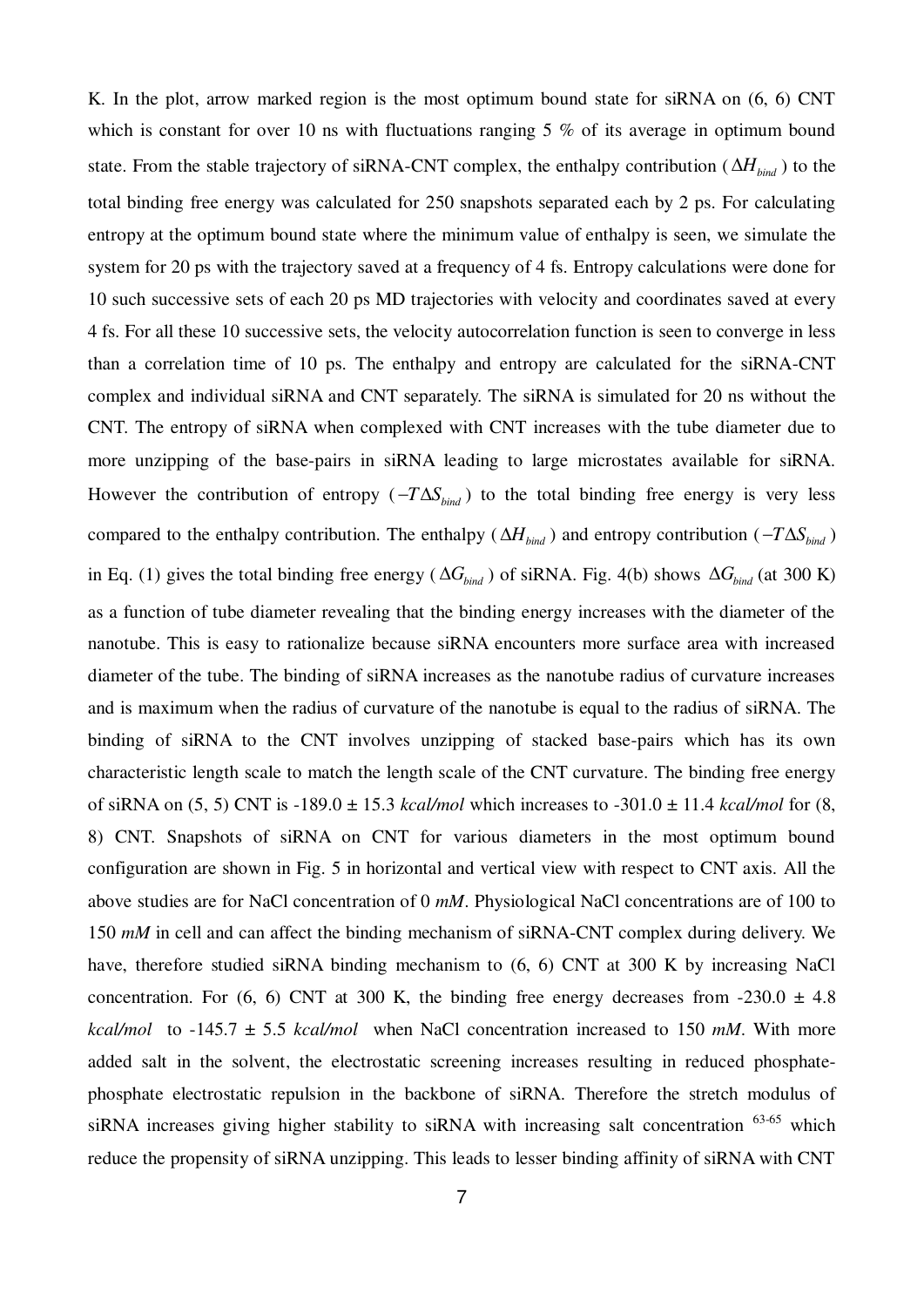compared to the case of lower salt concentration. The electrostatic screening due to ionic charges at 150 *mM* NaCl concentration makes less efficient binding of the siRNA with the CNT. If the wrapping and binding are governed by electrostatic interaction, Na<sup>+</sup> counterions should strip away from the siRNA-(6, 6)CNT complex which can result in increase in the entropy of the counterion. However, our entropy calculation shows that  $Na<sup>+</sup>$  counterions do not gain entropy for the 0 mM NaCl run. This could be due to the fact that the Na+ ions are not getting stripped away from the complex (see table 2) as can be seen from the radial distribution function of  $Na<sup>+</sup>$  counterions from phosphate groups of the siRNA backbone (see Fig. S4). This also demonstrates that van der Waals interactions drive the wrapping and binding of siRNA to the CNT surface. However, for higher salt concentrations, Na<sup>+</sup> ions do gain entropy when NaCl concentration increases because of ion pairing. In Fig. S5, we give the power spectrum of translational, rotational and vibrational entropy  $s(v)$  of siRNA on binding to the CNT at 15 ns. In all the CNT of various diameters as discussed above, the bound complex is very stable with binding free energy fluctuating within 5-10 % after optimal binding. This stable complex structure with some base-pairs already unzipped in siRNA can be delivered to the target virus infected cell for RNAi applications. Since siRNA has to undergo unwinding process with the effect of RISC, our proposed delivery mechanism by CNT possesses potential advantages in achieving RNAi. Toxic effects of CNT inside cell can be suppressed with proper surface functionalization <sup>66-68</sup>. Functionalization of CNT with dendrimer and its complexation with siRNA study is under progress. Such study can address issues such as binding of siRNA to functionalized CNT and the effect of functionalization on toxicity also.

### **3.3 Watson-Crick (WC) H-bonds**

In many biological phenomena where nucleic acids are involved, Watson-Crick H-bonds manifest the underlying deformation mechanism of nucleic acid molecule  $^{69}$ . To demonstrate the unzipping of siRNA when adsorbed to nanotube, we have calculated the number of intact Watson-Crick Hbonds in siRNA with time for all the CNT diameters studied. We have used geometry based measurement criteria for the H-bond calculation. The H-bond is represented as D-H…A; where D is the donor and A is the acceptor which is bonded to D through H atom, three dots denote H-bond and hyphen denotes a covalent bond. In case of siRNA or DNA, D is nitrogen (N) atom and A is either N or oxygen (O) atom depending on the A-U (A-T) or G-C base-pairing. When the distance between D and A atoms is less than 2.7 Å and the angle  $\angle$ DHA is greater than 130°, the atom A is H-bonded to atom D, otherwise the H-bond is broken. Fig. 6 shows the intact H-bonds as a function of time. In siRNA, there are 48 maximum intact H-bonds. It is known that at room temperature a small fraction of transient broken H-bonds can exist in siRNA/DNA due to thermal fluctuations. In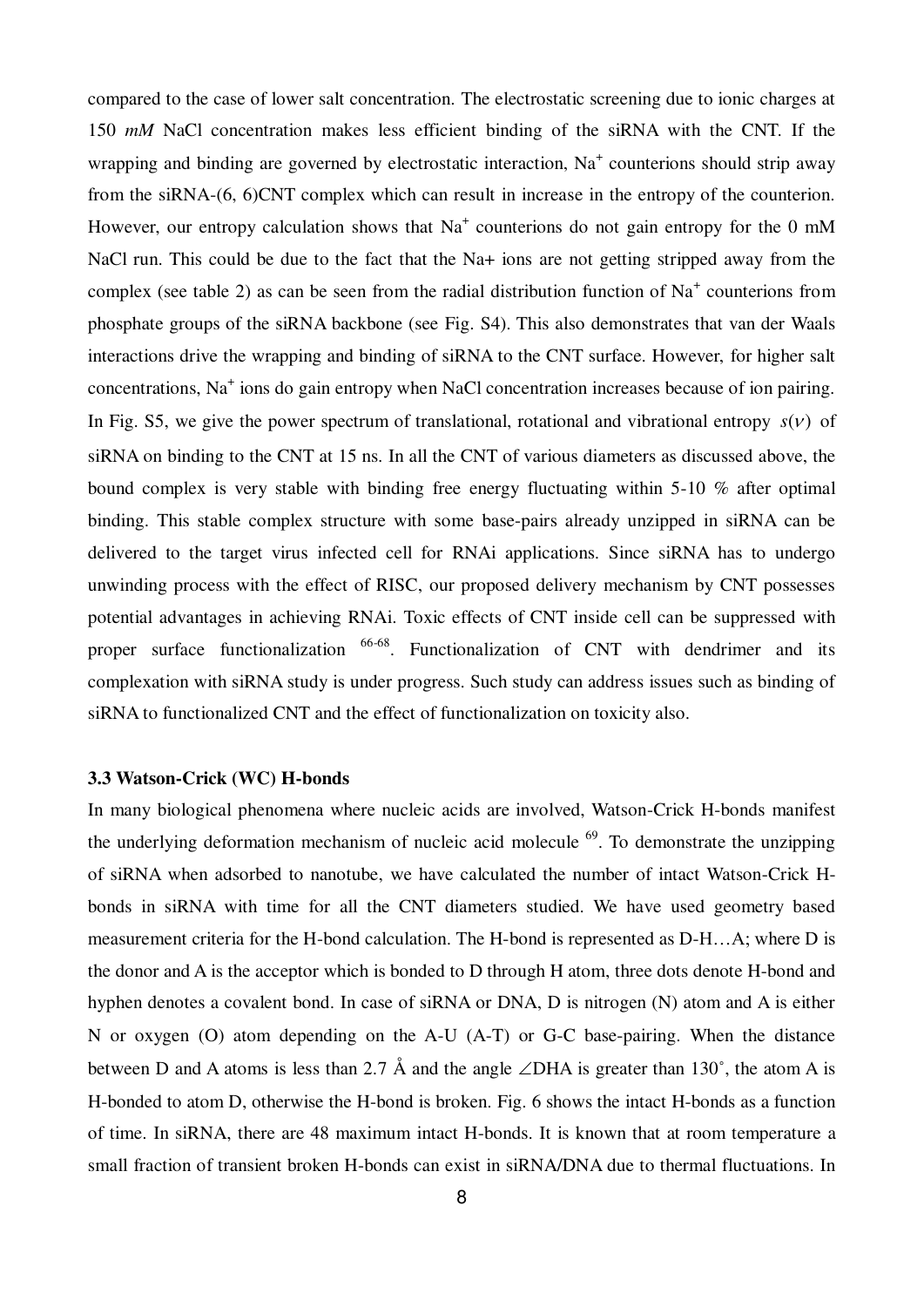our simulation we find the maximum of 47 intact H-bonds for all diameters at  $t = 0$ . Fig. 6 shows that the number of WC H-bonds decreases with time since the siRNA base-pairs get unzipped. The unzipping is more when the diameter is increased. At long times, the number of intact WC H-bonds decreases with increasing CNT diameter. There are as low as 22 intact WC H-bonds in siRNA when bound to (8, 8) CNT. Since the number of intact WC H-bonds decrease with tube diameter, the unzipped base-pairs are then free to bind to the nanotube surface which, in turn, increases the binding energy of the siRNA. Thermal melting of WC H-bonds makes siRNA less stable and the CNT acts as a supporting substrate to bind with large binding energy of -232.5 ± 4.9 *kcal/mol* at 300 K. As the WC H-bond breaking increases, the entropy of siRNA also increases significantly. It would be interesting to study the kinetics of the unzipping and adsorption of individual nucleobases when binding to CNT. The structural aspects including number of closest atoms of siRNA to nanotube surface and deformation mechanism are discussed in section **3.4**.

#### **3.4 Structural deformation**

Snapshots shown in Fig. 2 and Fig. 5 indicate that the siRNA molecule exhibit large structural deformation on binding to the carbon nanotube. This structural deformation is characterized by the number of siRNA atoms that come close to the nanotube in a specified cutoff distance and root mean square deviation (RMSD) of siRNA with respect to its crystal structure. We calculate the number of close contacts of siRNA within  $5 \text{ Å}$  from the surface of CNT as follows:

$$
N_c(t) = \sum_{i=1}^{N_{CNT}} \sum_{j=1}^{N_{s,ENA}} \int_{r_i}^{r_i+5A^*} \delta(r(t)-r_j(t)) dr \qquad (2)
$$

Here  $N_{CNT}$  and  $N_{siRNA}$  are the total number of atoms in CNT and siRNA, respectively, and  $r_i$  is the distance of  $j<sup>th</sup>$  atom of siRNA from  $i<sup>th</sup>$  atom of CNT. We plot the number of close contacts  $(N<sub>c</sub>)$  in Fig. 7 for various nanotube diameters. For all the nanotube diameters (Fig. 7), the number of average close contacts of siRNA gradually increases as siRNA wraps around the nanotube. The maximum value of  $N_c$  increase with increasing the nanotube diameter, 345 for (5, 5) and 508 for (8, 8). After unzipping of a few base-pairs, they come closer to the CNT surface in order to wrap around it, resulting in higher value of *Nc*. As discussed previously, Fig. 3 signifies such van der Waals interaction strength and its impact on siRNA binding. At 10 *mM* and 150 *mM* of NaCl for (6, 6) nanotube at 300 K, the maximum of average number of close contacts is less than that of zero salt case. The lower binding affinity at 10 *mM* and 150 *mM* NaCl concentration is due to the screening of ionic charges which results in conformational changes of the siRNA. For higher salt case, we expect the unzipping and wrapping of the siRNA in the same manner as in the case of 0 *mM* but the process takes long time. At present, for 150 *mM* case, simulations up to 50 ns brings out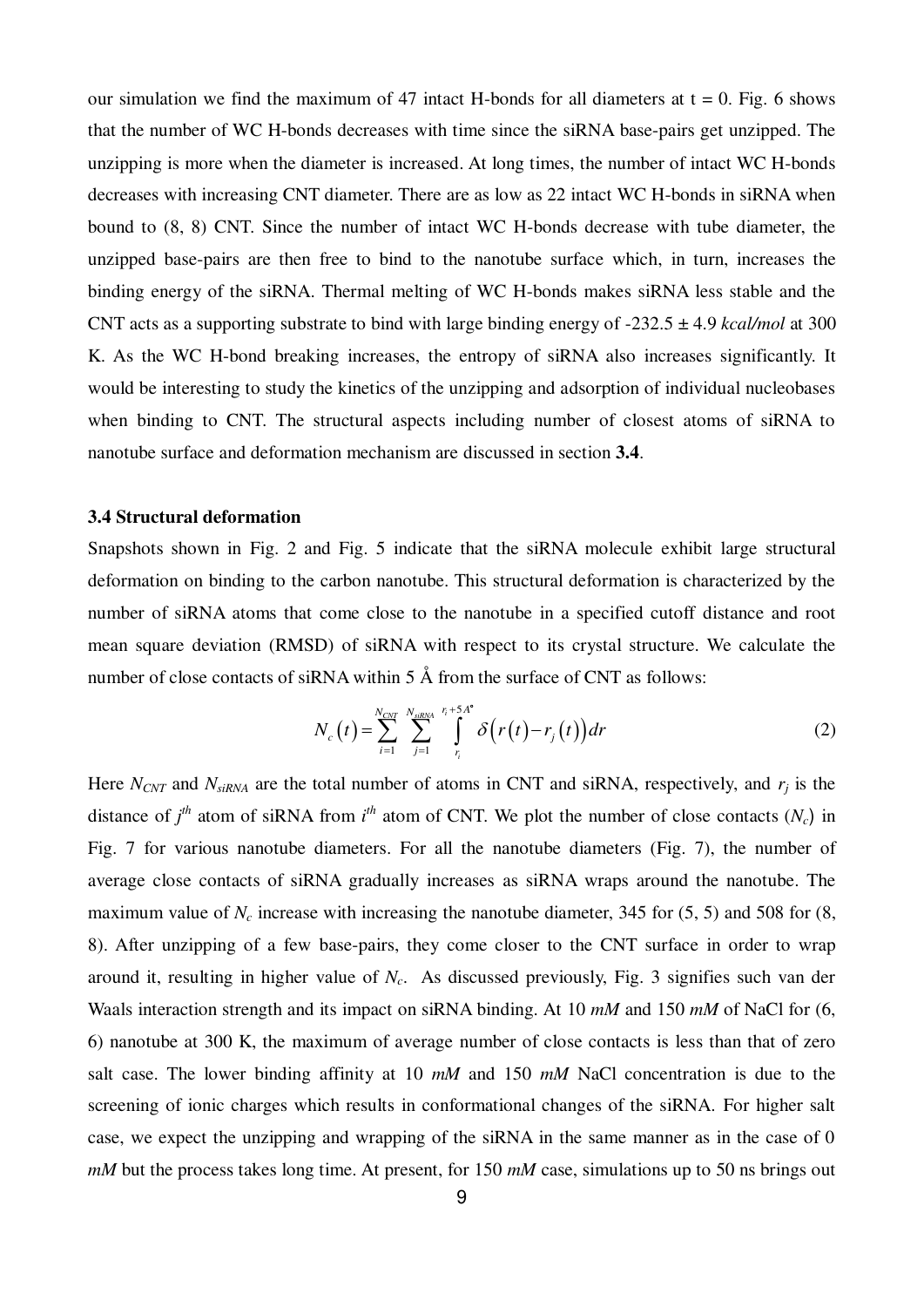4-5 base-pairs unzipped. Hence it is clear that the wrapping and binding of siRNA on CNT surface depends on NaCl concentration. Since most of the physiological conditions correspond to 100-150 *mM* NaCl concentration, the longer time taken by the siRNA to bind to the CNT should not be an obstacle for medical applications.

Another important property that quantifies the amount of structural deformation in siRNA as it binds to CNT is root mean square deviation (RMSD) calculated as

$$
RMSD = \sqrt{\frac{\sum_{i=1}^{N_{siRNA}} \left(\vec{r}_i - \vec{r}_{i,crystal}\right)^2}{N_{siRNA}}}
$$
(3)

Where  $\vec{r}_{i, crystal}$  is the *i*<sup>th</sup> atom's position vector of reference crystal structure of siRNA that was taken after initial minimization. The siRNA has translational and rotational motion with respect to the nanotube axis  $\hat{n}$ . Initially RMSD is  $\sim 2$  Å in all the CNT cases due to the structural deformation in siRNA caused during 120 ps of NPT simulation stage. RMSD increases with time and saturates to 7-12 Å depending on the diameter of the CNT. In the most optimum bound configuration, the average RMSD ( $\langle RMSD \rangle_{bound}$ ) of siRNA is 9.02  $\pm$  0.30 Å, 11.21  $\pm$  0.62 Å, 11.78  $\pm$  0.26 Å and 11.98  $\pm$  0.22 Å for (5, 5), (6, 6), (7, 7) and (8, 8) CNTs, respectively. As the binding is increasing with CNT diameter, the structure deforms largely leading to an increase in  $\langle RMSD \rangle_{bound}$ . In the long time stable bound configuration, RMSD fluctuates with standard deviation of 0.6 Å indicating the intrinsic dynamic nature of siRNA binding to CNT.

#### **3.5 Comparing adsorption of siRNA and dsDNA**

Adsorption of dsDNA with and without sticky-ends on (6, 6) CNT at 300 K was also studied for a qualitative comparison with the siRNA adsorption. The sequence of dsDNA with sticky-ends is same as siRNA sequence except thymine is in place of uracil. dsDNA without sticky-ends has a random sequence. In both the cases, dsDNA gets adsorbed to CNT with insignificant unzipping in the long simulation time of 70 ns. This can be explained due to the relatively strong A-T base-pair interaction energy compared A-U base-pair interaction energy  $^{70}$ . Our results of dsDNA adsorption without sticky-ends on CNT are in excellent agreement with an earlier study <sup>38</sup> where only adsorption was reported. The van der Waals attraction, binding energy, WC H-bonds (Fig. 6) and the number of close contacts (Fig. 7) of dsDNA on the CNT are less compared to that of siRNA. However there is more fluctuation in the RMSD due to lower binding to CNT. The snapshots of dsDNA with the sticky-ends adsorbed on (6, 6) CNT at 300 K at various instants of time are shown in Fig. S6. To understand the role of sticky-ends of siRNA in unzipping and wrapping process, we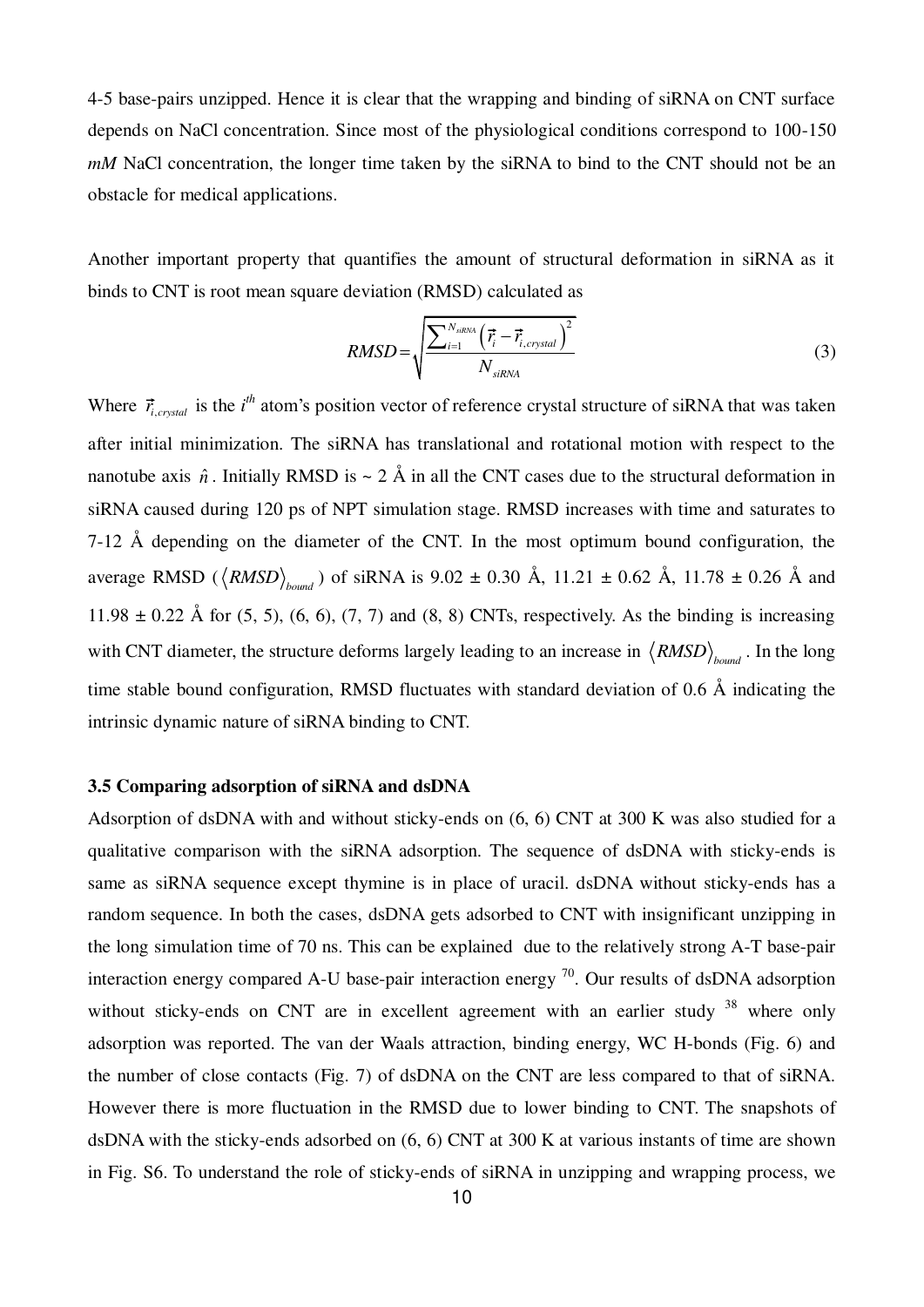have performed a simulation of RNA with the same sequence as siRNA but without any stickyends. Interestingly, RNA unzipping and wrapping around CNT is very less compared to the case where sticky-ends are present in siRNA. The RNA stays adsorbed on the CNT surface with linear translational motion along the CNT axis during the entire 50 ns long simulation. Therefore, the sticky-ends enhance the unzipping and wrapping of siRNA on CNT. On the other hand, sticky-ends do not help dsDNA in unzipping due to relatively stronger A-T base-pair energy compared to the A-U base-pair energy. Snapshots of RNA without sticky-ends adsorbed on nanotube are shown in Fig. S7.

## **3.6 siRNA vs dsDNA: insights from Quantum mechanical calculations**

We find interaction energy of the CNT-uracil nucleobase complex is -9.64 *kcal/mol* whereas that of the CNT-thymine nucleobase complex is about -12.25 *kcal/mol*. Interaction energy between thymine and CNT was calculated earlier using Hartree-Fock and related methods giving significant attraction between the two  $1$ . The energies using more robust density functional theory which includes dispersion correction (DFT-D), the value of interaction energy of thymine obtained in our method are quite similar to that of the previous estimate (-11.3 *kcal/mol*), without dispersion and electron correlation effects. The difference in energy between thymine and uracil bases obtained in our method may arise due to the stronger non-polar interaction between the methyl groups of thymine and the carbon atoms of the CNT. Since sugar backbone plays a crucial role in maintaining the structure and stability of RNA or DNA, we have also optimized the CNT-uridine and CNTthymidine complexes including sugars attached to the nucleobases. This now represents a more accurate model of CNT-siRNA complex. The interaction energy values shown in Table 3 indicate that CNT with uridine has stronger binding (-18.72 *kcal/mol*), than that of the CNT with thymidine (-16.25 *kcal/mol*). This is due to possibility of weak hydrogen bond formation between the three - OH groups of uridine molecule with carbon atoms of CNT. We believe this favours the siRNA unzipping and subsequent wrapping on CNT whereas only adsorption of dsDNA on CNT is observed. The uridine molecule forms two H-bonds involving O5'-H5' of ribose sugar with two carbon atoms at edge-1 (Fig. S3 (a(iii))) of CNT with H-bond distances of 2.62 Å and 2.52 Å and associated O-H...C angles of  $150.81^\circ$  and  $166.16^\circ$ , respectively. Another H-bond is found between the O3'-H3' of the ribose sugar ring with one of the carbon atom that lies towards the middle of the CNT with H-bond distance and angle of 2.50  $\AA$  and 154.39°, respectively. Therefore, uridine is able to form three good H-bonds with the CNT and stabilize the system provided the carbon atoms have sufficient negative charges.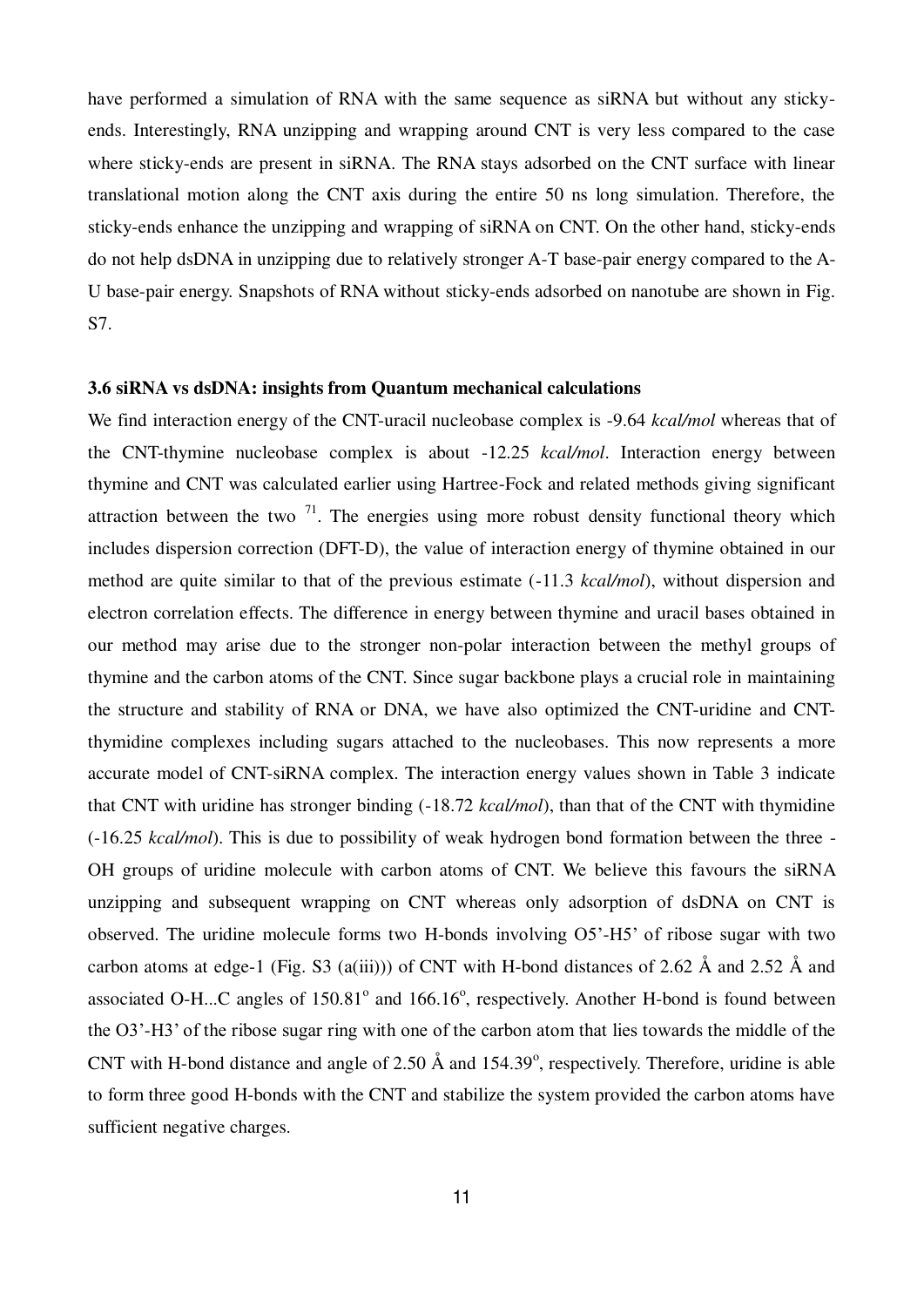We have analysed partial charge of all the atoms of CNT calculated by Mulliken population analysis. As expected the terminal C-H groups are slightly polar, the carbons not bonded to hydrogen are neutral (carbons of C-C group, those lies inwardly at the terminal edges, Fig. S3 (b)) and the central carbons present at the middle region of the CNT have nearly zero charge. Moreover all the charges at the two edges are symmetrically distributed with zero standard deviations when it is not complexed with any nucleobase/nucleoside. In presence of thymine or uracil bases, the properties of the CNT remain nearly unchanged. A presence of nucleoside residues, particularly the uridine nucleoside, breaks the symmetry of the CNT significantly (shown in Table 4), as detected from the larger standard deviations of the charges of different groups of atoms. We have classified the CNT atoms into the following types (Fig. S3 (b)): i) carbon atoms at the edges which are not bonded to any hydrogen C-C carbons, ii) carbon atoms of C-H group and iii) carbon atoms which lie in the central region of CNT. The terminal atoms can be further classified into edge-1 and edge-2, depending on proximity to the binding nucleoside. When uridine binds to CNT, partial charges of the C-C carbon atoms at the edge-1 change significantly. In this case, the average charge of the carbon atom decreases and the standard deviation increases, which signifies delocalisation of the charges. In presence of the polar uridine, the electrons of the CNT move significantly through the extended conjugation and accumulate near the uridine. The thymidine also alters charges of these carbon atoms in CNT but to a lesser extent. We notice that the atoms, which are far away from the nucleoside (those of the edge-2), do not undergo any noticeable changes in both the cases. The partial charges of the central carbon atoms also alter significantly, particularly in case of uridine, which is reflected in larger standard deviations (partial charge of carbon changes from  $0.002$  to – 0.060 for acting as H-bond acceptor). The other carbon atoms of CNT that are forming H-bonds with the O-H groups of uridine acquire Mulliken charges (in units of electron charge 'e') of -0.063 and -0.154 from 0.020 and -0.149, respectively. This signifies that the uridine can polarize CNT and has strong binding affinity with CNT than that of the thymidine, which is correlated with its interaction energy data also.

#### **4. Conclusions**

Using combination of all atom molecular dynamics simulations and ab-initio quantum mechanical calculations we report unzipping and wrapping of a small interfering RNA molecule on the carbon nanotube to study the binding mechanism of siRNA on the CNT surface. To the best of our knowledge this is the first theoretical demonstration of the unzipping and wrapping of siRNA on the CNT surface. In the process of understanding siRNA delivery mechanism to achieve RNAi by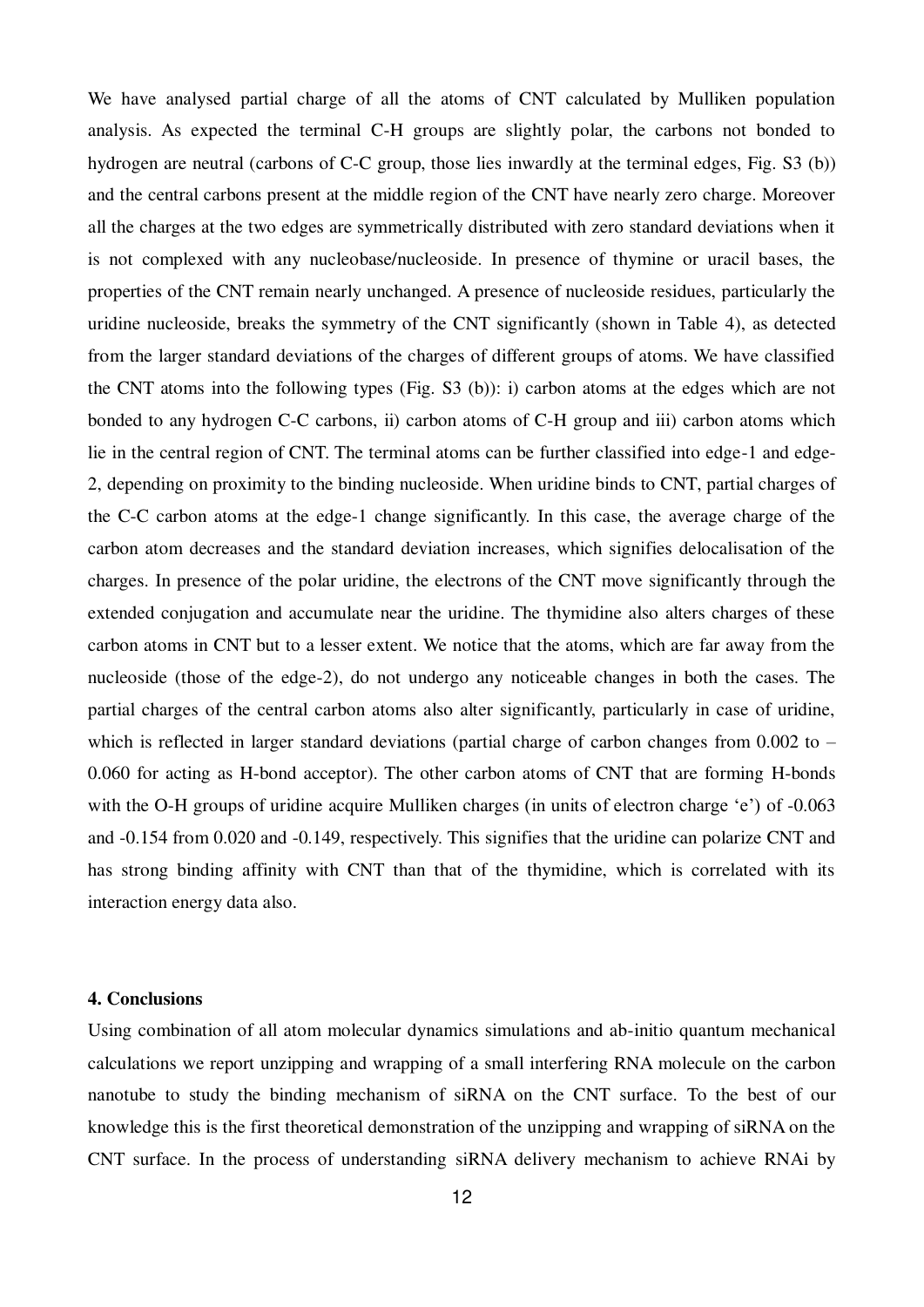CNTs at a microscopic level, we attempt to study the thermodynamic and energetic properties of siRNA-CNT complex. The binding mechanism of siRNA on various CNT diameters has been studied. Our simulations show that a few base-pairs at both the strands of siRNA get unzipped and wrap around CNT surface with strong binding affinity. The binding energy increases with the CNT diameter due to van der Waals forces between siRNA aromatic rings and CNT surface. In order to wrap around CNT, siRNA has to be very flexible. Since siRNA molecule is double stranded with two sticky-ends whose persistence length is much larger than that of single stranded RNA, we may naively expect that it will be difficult to wrap. But interestingly, siRNA gets unzipped and eventually wraps around the CNT surface within a few nanoseconds for all the CNT diameters studied in this paper. The unzipping and subsequent binding processes were initiated and driven by van der Waals (dispersion) interaction between aromatic rings of siRNA and CNT surface, facilitated by two sticky-ends on both the strands. siRNA gains entropy on binding to the CNT surface due to unzipping of a few base-pairs. More surface area of CNT for large diameters enhances the interaction with siRNA and improves binding. An increase in broken WC H-bonds, RMSD and number of close contacts indicate large structural deformation of siRNA with respect to its starting crystal structure. The siRNA-CNT complex is very stable after the optimal binding to the CNT. The dsDNA of the same sequence adsorption on the same CNT show that dsDNA has very less unzipping and wrapping around the CNT in the observed simulation time scale of 70 ns. Considering the unzipping and wrapping process is guided by uridine-CNT interaction, we have carried out detail quantum chemical analysis of the two comparative systems, CNT-uridine and CNT-thymidine. Our quantum chemistry results indicate that CNT has better propensity to bind to uridine due to its additional O-H groups which form strong H-bond with the CNT. The H-bond formation requires charge accumulation towards some carbons of the CNT, which also takes place due to extended conjugation of the CNT. We also studied effect of salt concentration on the siRNA-CNT interaction. Our results suggest that at large NaCl concentration, the screening of ionic charges make it less efficient for binding compared to charge neutral case. However the unzipping and wrapping of siRNA happens very slowly in this case. The adsorbed siRNA can be delivered to virus infected cell via endocytosis to reduce the expression of specific unwanted genes to achieve RNAi effect. In RNAi therapy, siRNA delivery to the target cell involves siRNA unzipping into two single strands that is mediated by RISC loading complex  $3$ . We have shown the unwinding enhanced siRNA binding to carbon nanotube (CNT) and propose siRNA delivery to target cell for achieving RNAi without degradation. In a subsequent work we study the binding mechanism of siRNA on graphene for more efficient and sophisticated delivery method. The intrinsic toxicity effects caused by CNT to the cell functionality was shown to have less effect by proper functionalization of CNT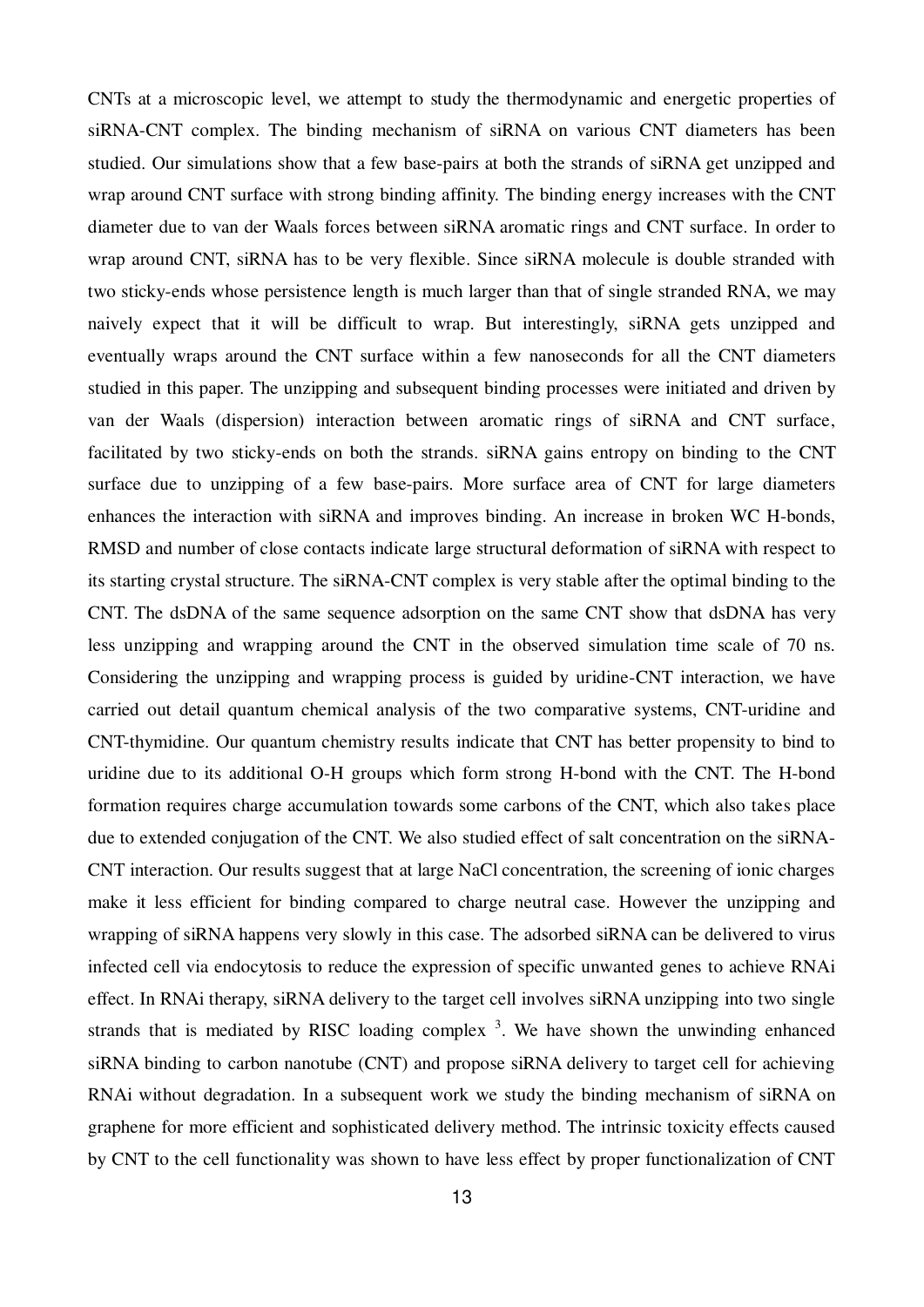66-68. Studies on cell penetrating membrane mechanism of siRNA-CNT complex and solubility of CNT after siRNA delivery are among future perspectives in this vast area.

## **Acknowledgments**

PKM and AKS thank DBT, India for the financial support. We thank Prof. M. Muthukumar for stimulating discussions. We acknowledge computational resource supported by the DST Centre for Mathematical Biology at IISc. We also thank Prof. S. Ramaswamy for allowing us to use his computational facility. MS thank UGC, India for senior research fellowship.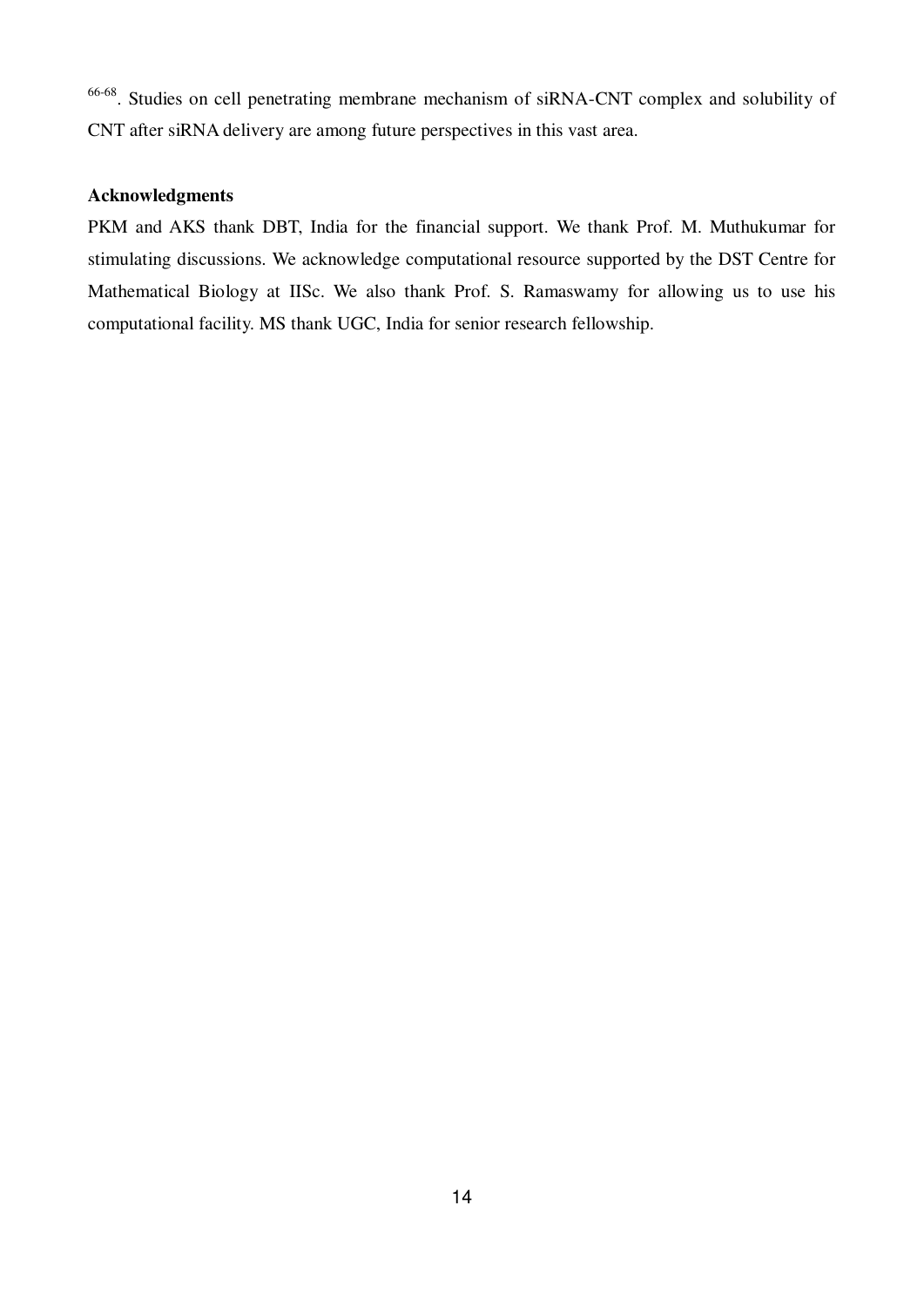## Refereces

- <sup>1</sup> C. Napoli, C. Lemieux, and R. Jorgensen, Plant Cell **2**, 279-289 (1990).
- <sup>2</sup>A. Fire, S. Q. Xu, M. K. Montgomery, S. A. Kostas, S. E. Driver, and C. C. Mello, Nature **391,** 806-811 (1998).
- <sup>3</sup>Y. Tomari, C. Matranga, B. Haley, N. Martinez, and P. D. Zamore, Science **306,** 1377-1380 (2004).
- <sup>4</sup><br>P. D. Zamore and B. Haley, Science **309,** 1519-1524 (2005).
- <sup>5</sup>G. Hutvagner and P. D. Zamore, Current Opinion in Genetics & Development **12,** 225-232 (2002).
- <sup>6</sup>M. Ghildiyal and P. D. Zamore, Nature Reviews Genetics **10,** 94-108 (2009).
- <sup>7</sup> P. D. Zamore, T. Tuschl, P. A. Sharp, and D. P. Bartel, Cell **101,** 25-33 (2000).
- <sup>8</sup> G. Meister and T. Tuschl, Nature **431**, 343-349 (2004).
- <sup>9</sup>A. Tsubouchi, J. Sakakura, R. Yagi, Y. Mazaki, E. Schaefer, H. Yano, and H. Sabe, Journal of Cell Biology **159,** 673-683 (2002).
- <sup>10</sup> Y. Z. Huang, M. W. Zang, W. C. Xiong, Z. J. Luo, and L. Mei, Journal of Biological Chemistry **278,** 1108-1114 (2003).
- <sup>11</sup> V. Vasumathi and P. K. Maiti, Macromolecules **43,** 8264-8274 (2010).
- <sup>12</sup> B. Nandy and P. K. Maiti, Journal of Physical Chemistry B **115,** 217-230 (2011).
- <sup>13</sup> P. K. Maiti and B. Bagchi, Nano Letters **6,** 2478-2485 (2006).
- <sup>14</sup> S. M. Elbashir, J. Harborth, W. Lendeckel, A. Yalcin, K. Weber, and T. Tuschl, Nature **411,** 494-498 (2001).
- <sup>15</sup> D. Yang, F. Buchholz, Z. D. Huang, A. Goga, C. Y. Chen, F. M. Brodsky, and J. M. Bishop, Proceedings of the National Academy of Sciences of the United States of America **99,** 9942- 9947 (2002).
- <sup>16</sup> Q. Lu, J. M. Moore, G. Huang, A. S. Mount, A. M. Rao, L. L. Larcom, and P. C. Ke, Nano Letters **4,** 2473-2477 (2004).
- <sup>17</sup> Z. Liu, M. Winters, M. Holodniy, and H. J. Dai, Angewandte Chemie-International Edition **46,** 2023-2027 (2007).
- <sup>18</sup> Z. Liu, K. Chen, C. Davis, S. Sherlock, O. Z. Cao, X. Y. Chen, and H. J. Dai, Cancer Research **68,** 6652-6660 (2008).
- <sup>19</sup> Z. Liu, S. Tabakman, K. Welsher, and H. J. Dai, Nano Research 2, 85-120 (2009).
- <sup>20</sup> M. C. Morris, P. Vidal, L. Chaloin, F. Heitz, and G. Divita, Nucleic Acids Research **25,** 2730-2736 (1997).
- <sup>21</sup> F. Simeoni, M. C. Morris, F. Heitz, and G. Divita, Nucleic Acids Research **31,** 2717-2724 (2003).
- <sup>22</sup> I. Puebla, S. Esseghir, A. Mortlock, A. Brown, A. Crisanti, and W. Low, Journal of Biotechnology **105,** 215-226 (2003).
- <sup>23</sup> Y. Minakuchi, F. Takeshita, N. Kosaka, H. Sasaki, Y. Yamamoto, M. Kouno, K. Honma, S. Nagahara, K. Hanai, A. Sano, T. Kato, M. Terada, and T. Ochiya, Nucleic Acids Research **32** (2004).
- <sup>24</sup> N. S. Lee, T. Dohjima, G. Bauer, H. T. Li, M. J. Li, A. Ehsani, P. Salvaterra, and J. Rossi, Nature Biotechnology **20,** 500-505 (2002).
- <sup>25</sup> J. M. Jacque, K. Triques, and M. Stevenson, Nature 418, 435-438 (2002).
- <sup>26</sup> D. H. Kim and J. J. Rossi, Nature Reviews Genetics **8,** 173-184 (2007).
- <sup>27</sup> J. Kurreck, Angewandte Chemie-International Edition **48,** 1378-1398 (2009).
- <sup>28</sup> P. D. Zamore and N. Aronin, Nature Medicine **9,** 266-267 (2003).
- <sup>29</sup> B. Urban-Klein, S. Werth, S. Abuharbeid, F. Czubayko, and A. Aigner, Gene Therapy **12,**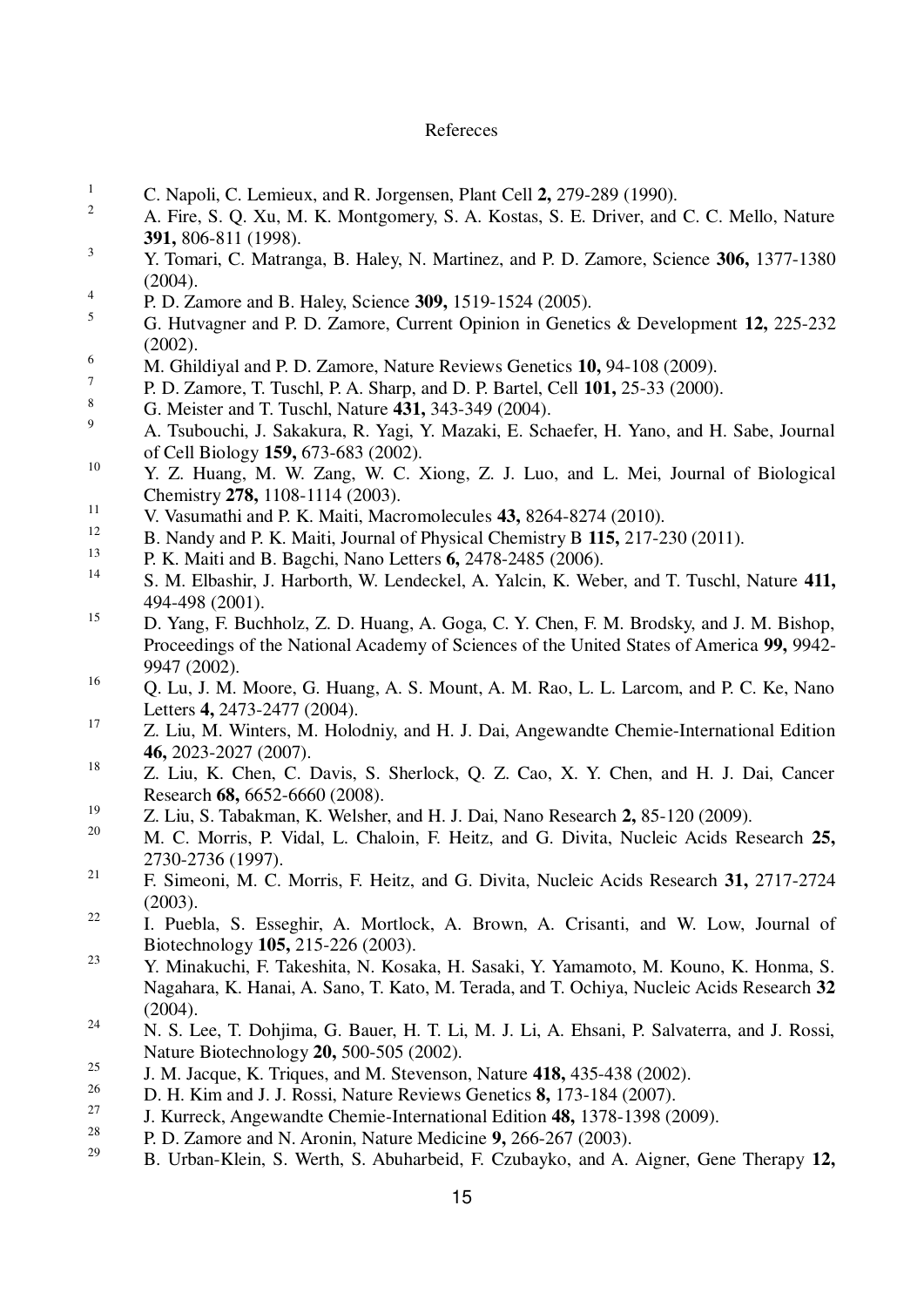461-466 (2005).

- <sup>30</sup> D. Bumcrot, M. Manoharan, V. Koteliansky, and D. W. Y. Sah, Nature Chemical Biology **2,** 711-719 (2006).
- <sup>31</sup> N. W. S. Kam, Z. A. Liu, and H. J. Dai, Angewandte Chemie-International Edition **45,** 577- 581 (2006).
- $\overline{32}$  Z. H. Zhang, X. Y. Yang, Y. Zhang, B. Zeng, Z. J. Wang, T. H. Zhu, R. B. S. Roden, Y. S. Chen, and R. C. Yang, Clinical Cancer Research **12,** 4933-4939 (2006).
- <sup>33</sup> J. DeRouchey, C. Schmidt, G. F. Walker, C. Koch, C. Plank, E. Wagner, and J. O. Radler, Biomacromolecules **9,** 724-732 (2008).
- <sup>34</sup> M. Zheng, A. Jagota, E. D. Semke, B. A. Diner, R. S. McLean, S. R. Lustig, R. E. Richardson, and N. G. Tassi, Nature Materials **2,** 338-342 (2003).
- <sup>35</sup> M. Zheng, A. Jagota, M. S. Strano, A. P. Santos, P. Barone, S. G. Chou, B. A. Diner, M. S. Dresselhaus, R. S. McLean, G. B. Onoa, G. G. Samsonidze, E. D. Semke, M. Usrey, and D. J. Walls, Science **302,** 1545-1548 (2003).
- <sup>36</sup> S. G. Chou, H. B. Ribeiro, E. B. Barros, A. P. Santos, D. Nezich, G. G. Samsonidze, C. Fantini, M. A. Pimenta, A. Jorio, F. Plentz, M. S. Dresselhaus, G. Dresselhaus, R. Saito, M. Zheng, G. B. Onoa, E. D. Semke, A. K. Swan, M. S. Unlu, and B. B. Goldberg, Chemical Physics Letters **397,** 296-301 (2004).
- <sup>37</sup> R. R. Johnson, A. T. C. Johnson, and M. L. Klein, Nano Letters **8**, 69-75 (2008).
- <sup>38</sup> X. Zhao and J. K. Johnson, Journal of the American Chemical Society **129,** 10438-10445 (2007).
- <sup>39</sup> D. A. Case, T. A. Darden, T. E. Cheatham III, C. L. Simmerling, J. Wang, R. E. Duke, R. Luo, K. M. Merz, D. A. Pearlman, M. Crowley, R. C. Walker, W. Zhang, B. Wang, S. Hayik, A. Roitberg, G. Seabra, K. F. Wong, F. Paesani, X. Wu, S. Brozell, V. Tsui, H. Gohlke, L. Yang, C. Tan, J. Mongan, V. Hornak, G. Cui, P. Beroza, D. H. Mathews, C. Schafmeister, W. S. Ross, and P. A. Kollman, (University of California, San Francisco, 2006).
- <sup>40</sup> Y. Duan, C. Wu, S. Chowdhury, M. C. Lee, G. M. Xiong, W. Zhang, R. Yang, P. Cieplak, R. Luo, T. Lee, J. Caldwell, J. M. Wang, and P. Kollman, Journal of Computational Chemistry **24,** 1999-2012 (2003).
- <sup>41</sup> W. L. Jorgensen, J. Chandrasekhar, J. D. Madura, R. W. Impey, and M. L. Klein, Journal of Chemical Physics **79,** 926-935 (1983).
- <sup>42</sup> A. Perez, I. Marchan, D. Svozil, J. Sponer, T. E. Cheatham, C. A. Laughton, and M. Orozco, Biophysical Journal **92,** 3817-3829 (2007).
- <sup>43</sup> P. Banas, D. Hollas, M. Zgarbova, P. Jurecka, M. Orozco, T. E. Cheatham, J. Sponer, and M. Otyepka, Journal of Chemical Theory and Computation **6,** 3836-3849 (2010).
- $\frac{44}{45}$  See Supplementary Material Document No. xxx.
- <sup>45</sup> J. Romanowska, J. A. McCammon, and J. Trylska, Plos Computational Biology **7** (2011).
- <sup>46</sup> I. Besseova, M. Otyepka, K. Reblova, and J. Sponer, Physical Chemistry Chemical Physics **11,** 10701-10711 (2009).
- <sup>47</sup> K. Reblova, Z. Strelcova, P. Kulhanek, I. Besseova, D. H. Mathews, K. Van Nostrand, I. Yildirim, D. H. Turner, and J. Sponer, Journal of Chemical Theory and Computation **6,** 910- 929 (2010).
- <sup>48</sup> Y. R. Yuan, Y. Pei, H. Y. Chen, T. Tuschl, and D. J. Patel, Structure 14, 1557-1565 (2006).
- <sup>49</sup> B. Mukherjee, P. K. Maiti, C. Dasgupta, and A. K. Sood, Journal of Chemical Physics **126** (2007).
- <sup>50</sup> T. Darden, D. York, and L. Pedersen, Journal of Chemical Physics **98,** 10089-10092 (1993).
- <sup>51</sup> J. P. Ryckaert, G. Ciccotti, and H. J. C. Berendsen, Journal of Computational Physics **23,** 327-341 (1977).
- <sup>52</sup> H. J. C. Berendsen, J. P. M. Postma, W. F. Vangunsteren, A. Dinola, and J. R. Haak, Journal of Chemical Physics **81,** 3684-3690 (1984).
- <sup>53</sup> G. Schaftenaar and J. H. Noordik, Journal of Computer-Aided Molecular Design **14,** 123-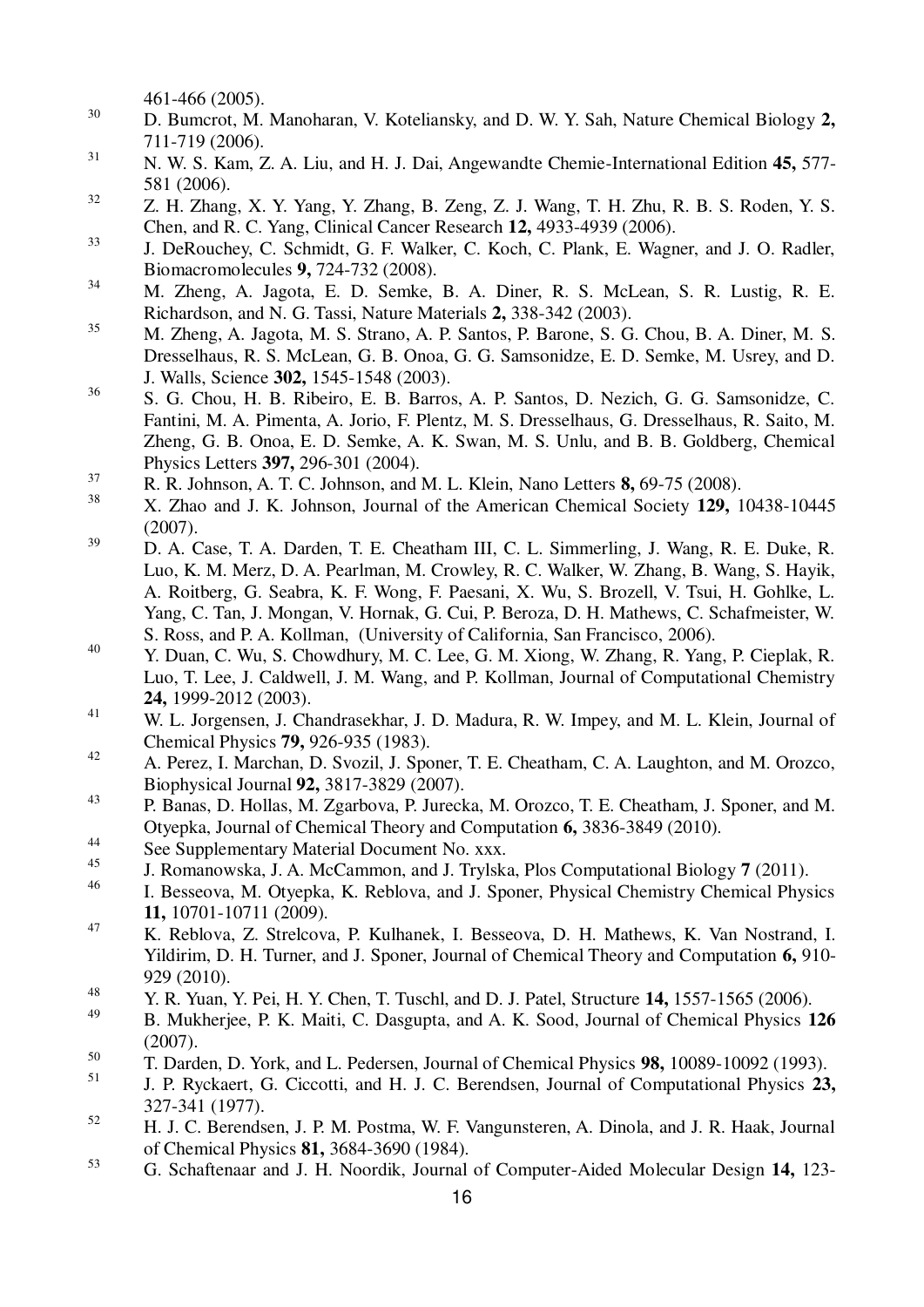134 (2000).

- <sup>54</sup> M. J. Frisch, G. W. Trucks, H. B. Schlegel, G. E. Scuseria, M. A. Robb, J. R. Cheeseman, G. Scalmani, V. Barone, B. Mennucci, G. A. Petersson, H. Nakatsuji, M. Caricato, X. Li, H. P. Hratchian, A. F. Izmaylov, J. Bloino, G. Zheng, J. L. Sonnenberg, M. Hada, M. Ehara, K. Toyota, R. Fukuda, J. Hasegawa, M. Ishida, T. Nakajima, Y. Honda, O. Kitao, H. akai, T. Vreven, J. Montgomery, J. A., J. E. Peralta, F. Ogliaro, M. Bearpark, J. J. Heyd, E. Brothers, K. N. Kudin, V. N. Staroverov, R. Kobayashi, J. Normand, K. Raghavachari, A. Rendell, J. C. Burant, S. S. Iyengar, J. Tomasi, M. Cossi, N. Rega, N. J. Millam, M. Klene, J. E. Knox, J. B. Cross, V. Bakken, C. Adamo, J. Jaramillo, R. Gomperts, R. E. Stratmann, O. Yazyev, A. J. Austin, R. Cammi, C. Pomelli, J. W. Ochterski, R. L. Martin, K. Morokuma, V. G. Zakrzewski, G. A. Voth, P. Salvador, J. J. Dannenberg, S. Dapprich, A. D. Daniels, Ö. Farkas, J. B. Foresman, J. V. Ortiz, J. Cioslowski, and D. J. Fox, Revision A.1 ed. (Gaussian, Inc., Wallingford CT, 2009).
- 55 J. D. Chai and M. Head-Gordon, Journal of Chemical Physics  $128$  (2008).
- <sup>56</sup> S. F. Boys and F. Bernardi, Molecular Physics **19,** 553-& (1970).
- <sup>57</sup> B. Jayaram, K. J. McConnell, S. B. Dixit, and D. L. Beveridge, Journal of Computational Physics **151,** 333-357 (1999).
- <sup>58</sup> B. Jayaram, Y. Liu, and D. L. Beveridge, Journal of Chemical Physics **109,** 1465-1471 (1998).
- <sup>59</sup> B. Jayaram, D. Sprous, and D. L. Beveridge, Journal of Physical Chemistry B **102,** 9571- 9576 (1998).
- <sup>60</sup> S. T. Lin, M. Blanco, and W. A. Goddard, Journal of Chemical Physics **119,** 11792-11805  $(2003)$ .
- $\overline{P}$ . H. Berens, D. H. J. Mackay, G. M. White, and K. R. Wilson, Journal of Chemical Physics **79,** 2375-2389 (1983).
- $62$  T. A. Pascal, W. A. Goddard, and Y. Jung, Proceedings of the National Academy of Sciences of the United States of America **108,** 11794-11798 (2011).
- <sup>63</sup> C. G. Baumann, S. B. Smith, V. A. Bloomfield, and C. Bustamante, Proceedings of the National Academy of Sciences of the United States of America **94,** 6185-6190 (1997).
- <sup>64</sup> J. R. Wenner, M. C. Williams, I. Rouzina, and V. A. Bloomfield, Biophysical Journal **82,** 3160-3169 (2002).
- <sup>65</sup> Z. J. Tan and S. J. Chen, Biophysical Journal **90,** 1175-1190 (2006).
- <sup>66</sup> C. W. Lam, J. T. James, R. McCluskey, and R. L. Hunter, Toxicological Sciences **77,** 126- 134 (2004).
- <sup>67</sup> G. Jia, H. F. Wang, L. Yan, X. Wang, R. J. Pei, T. Yan, Y. L. Zhao, and X. B. Guo, Environmental Science & Technology **39,** 1378-1383 (2005).
- <sup>68</sup> D. X. Cui, F. R. Tian, C. S. Ozkan, M. Wang, and H. J. Gao, Toxicology Letters **155,** 73-85 (2005).
- <sup>69</sup> D. Voet and J. G. Voet, *Biochemistry*, Second ed. (John Wiley & Sons, Inc., New York, 1995).
- <sup>70</sup> J. Sponer, P. Jurecka, and P. Hobza, Journal of the American Chemical Society **126,** 10142- 10151 (2004).
- <sup>71</sup> N. Varghese, U. Mogera, A. Govindaraj, A. Das, P. K. Maiti, A. K. Sood, and C. N. R. Rao, Chemphyschem **10,** 206-210 (2009).
- <sup>72</sup> W. Humphrey, A. Dalke, and K. Schulten, Journal of Molecular Graphics **14,** 33-& (1996).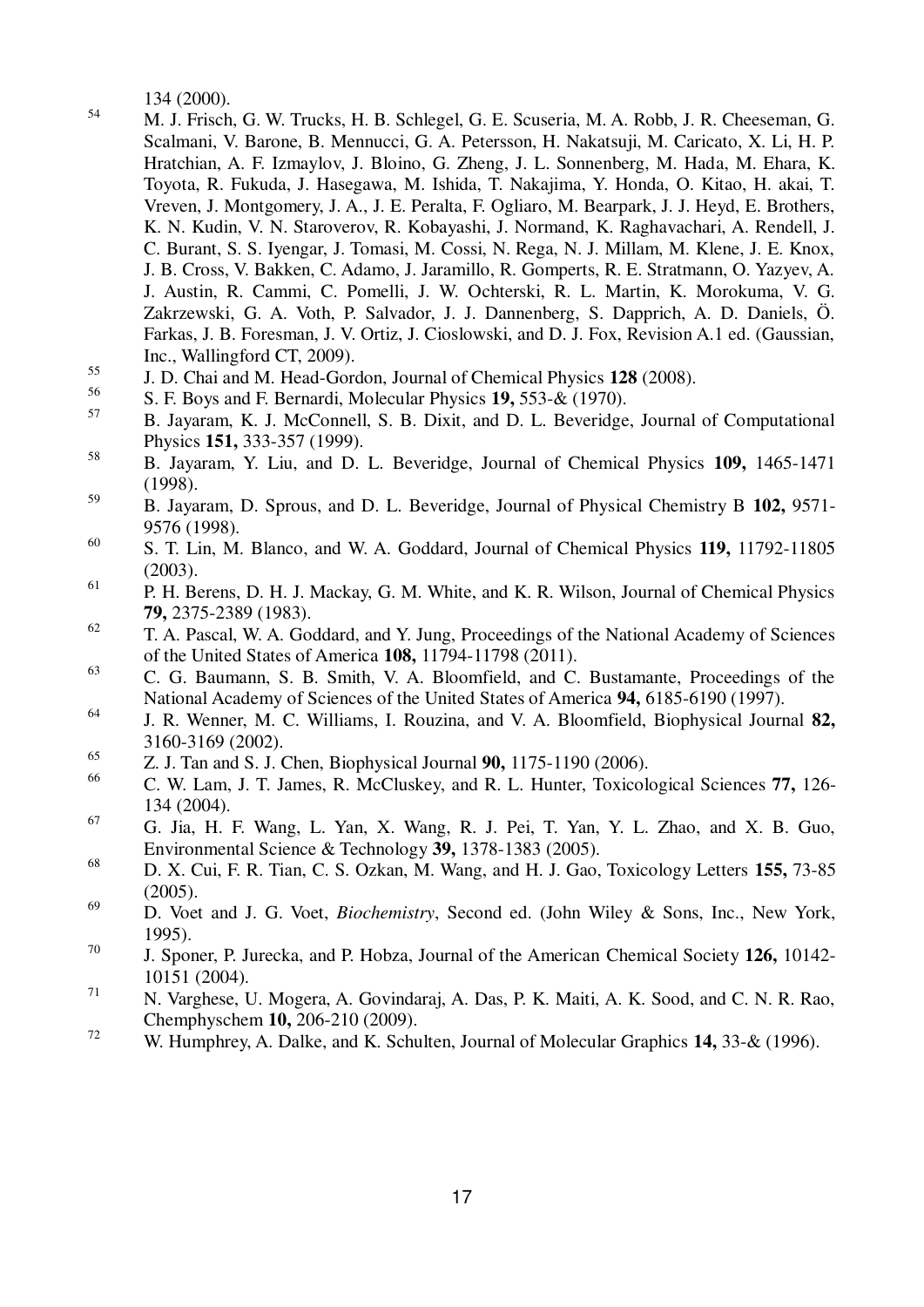

Figure 1: (a) siRNA crystal structure (pdb code 1F8S) and (b) the initial simulation system setup where  $siRNA-(6, 6)$ CNT complex was solvated with water and neutralizing Na<sup>+</sup> counterions. These pictures were rendered using VMD software package  $^{72}$ .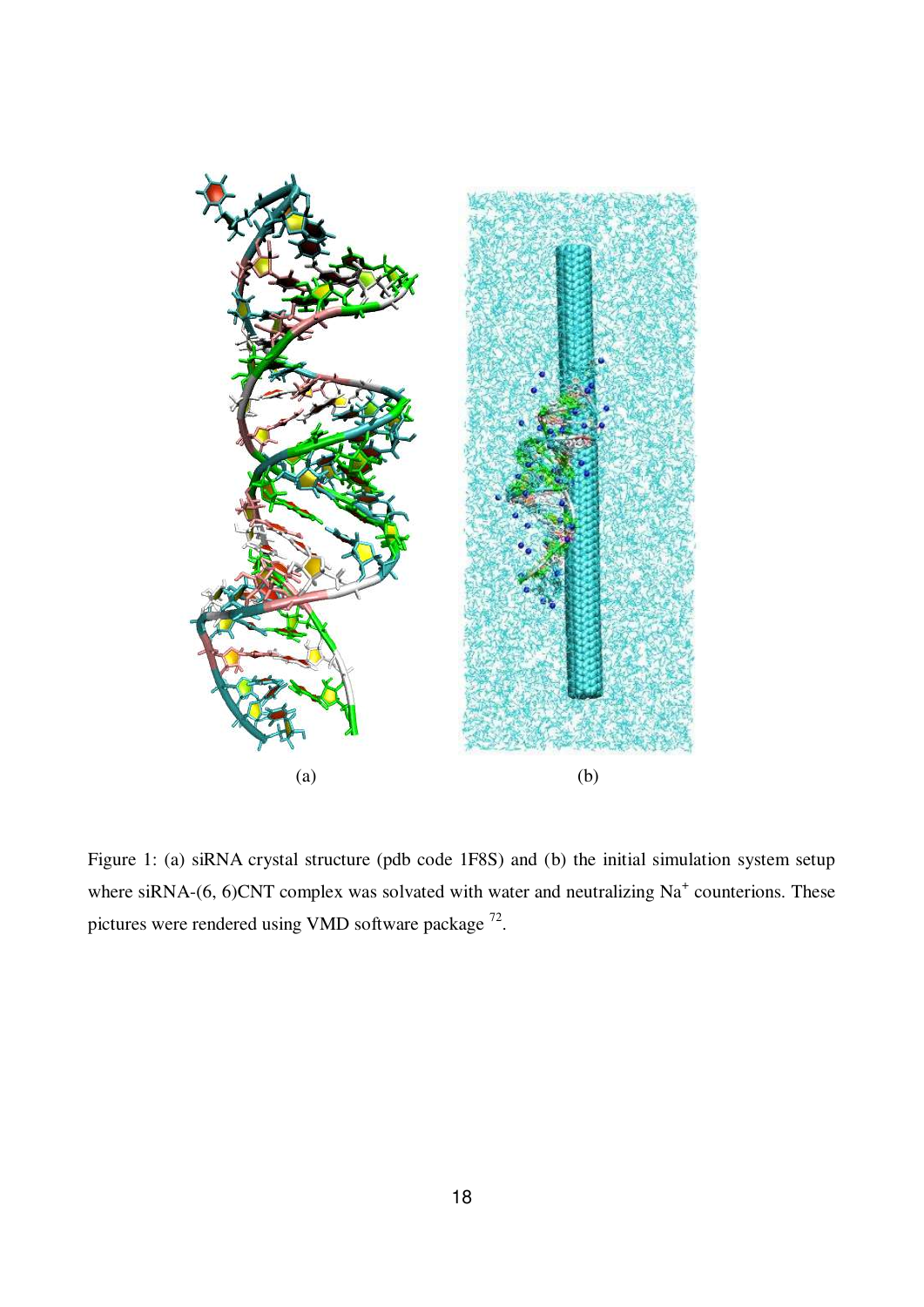

Figure 2: Snapshots of siRNA on (6, 6) CNT at 300 K at various instants of time during MD simulation in (a) horizontal and (b) vertical view with respect to CNT axis. Counterions and water molecules were not shown for clear visualization purpose. These snapshots were rendered using VMD software package<sup>72</sup>.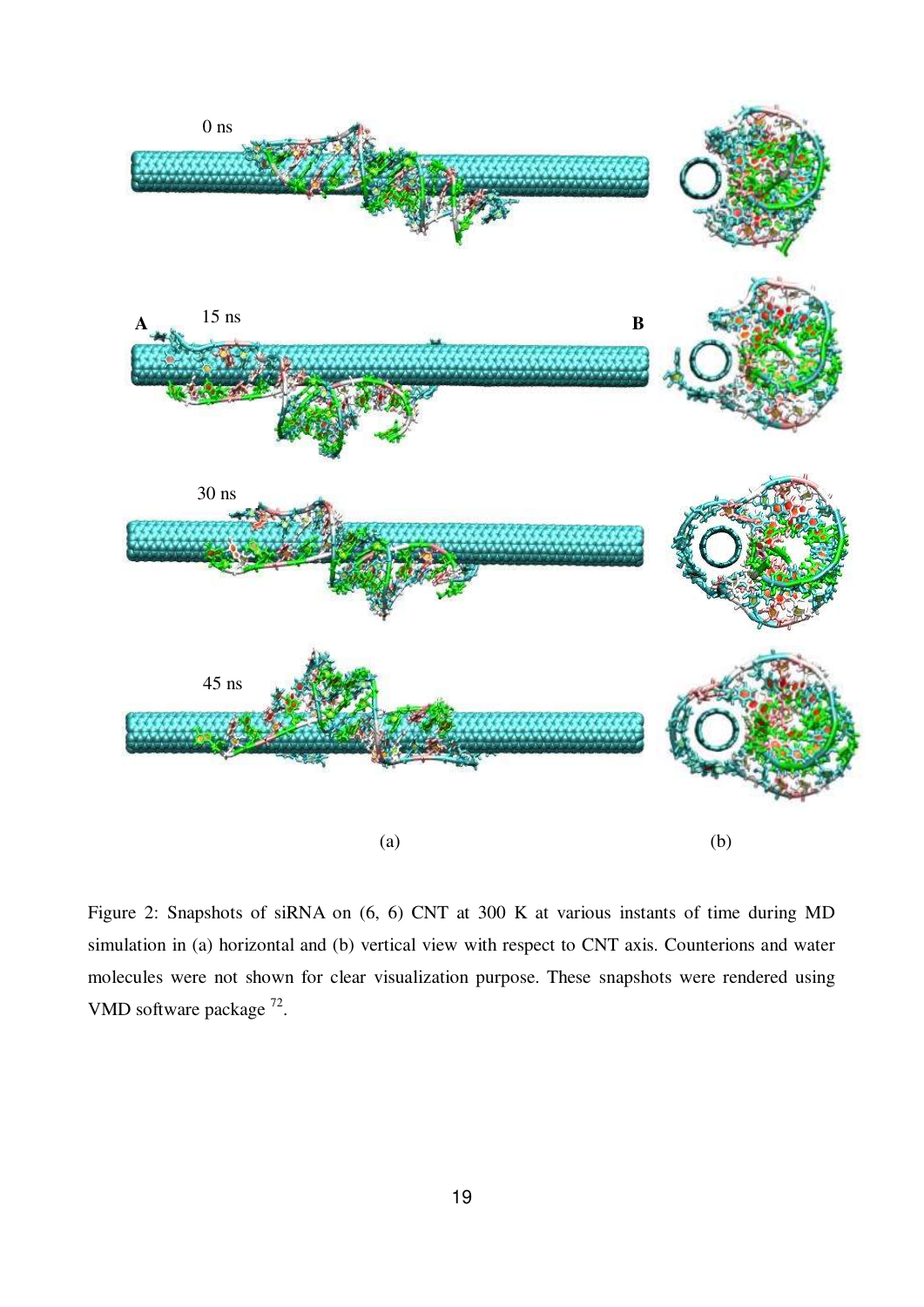

Figure 3: van der Waals interaction energy between siRNA and (6, 6) CNT at 300 K. See the text for details of the calculation. The siRNA strongly binds to CNT at 15 ns compared to 5 ns with an increment in van der Waals energy of about 133 kcal/mol or 225.4 *kBT*.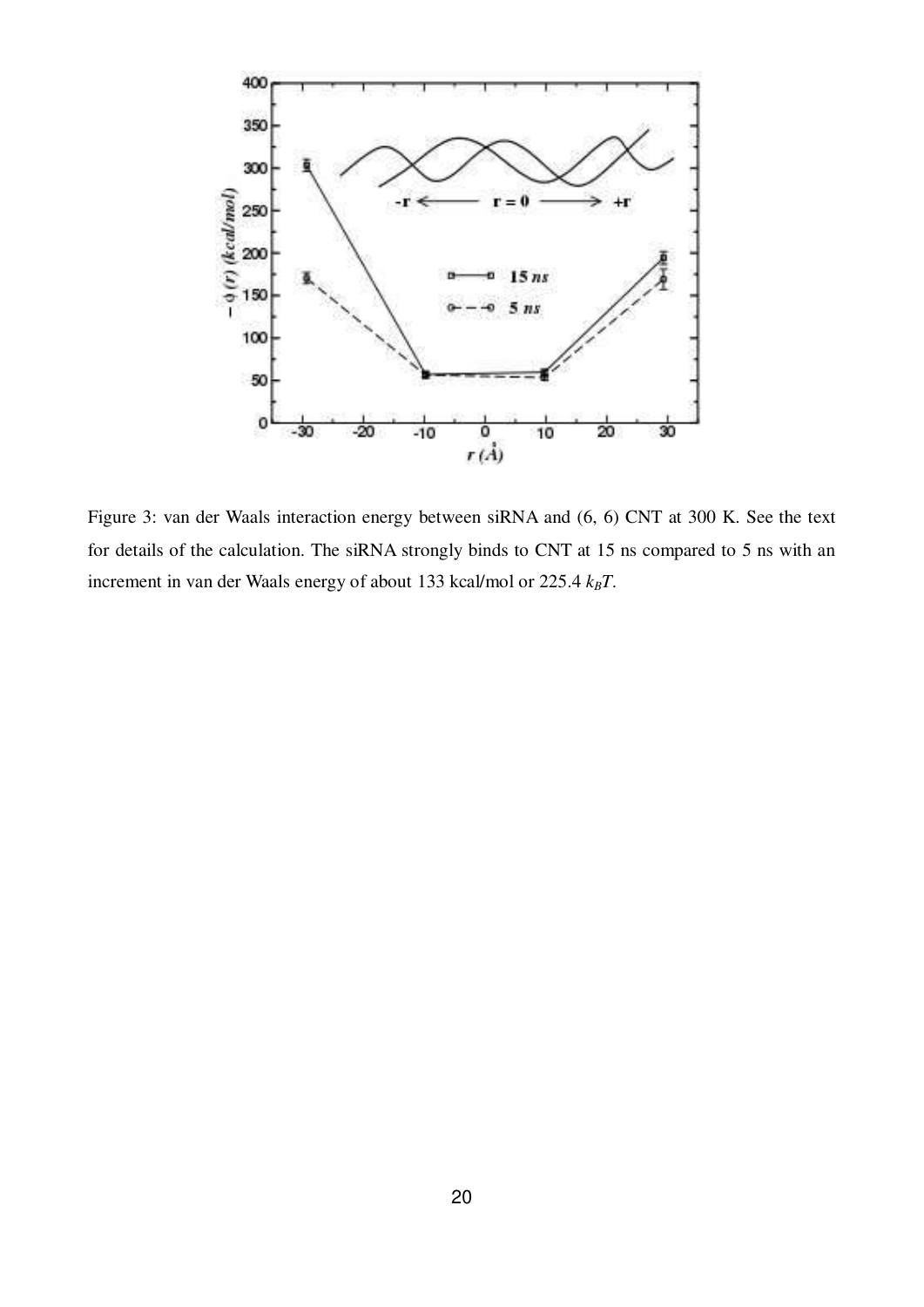

Figure 4: (a) The enthalpy contribution to the total binding free energy as a function of time for siRNA on (6, 6) CNT at 300 K. The arrow marked region shows the most optimum bound state with binding energy fluctuating within 5 % of its average in optimum bound state. For the entropy calculation we have started from this optimum bound state and simulated 10 consecutive sets of each 20 ps as discussed in text. (b) Binding free energy between siRNA and CNT in the most optimum bound state as a function of CNT diameter. The binding free energy that includes enthalpy and entropy contributions increases with diameter due to large CNT surface area available for siRNA to bind with CNT at 300 K.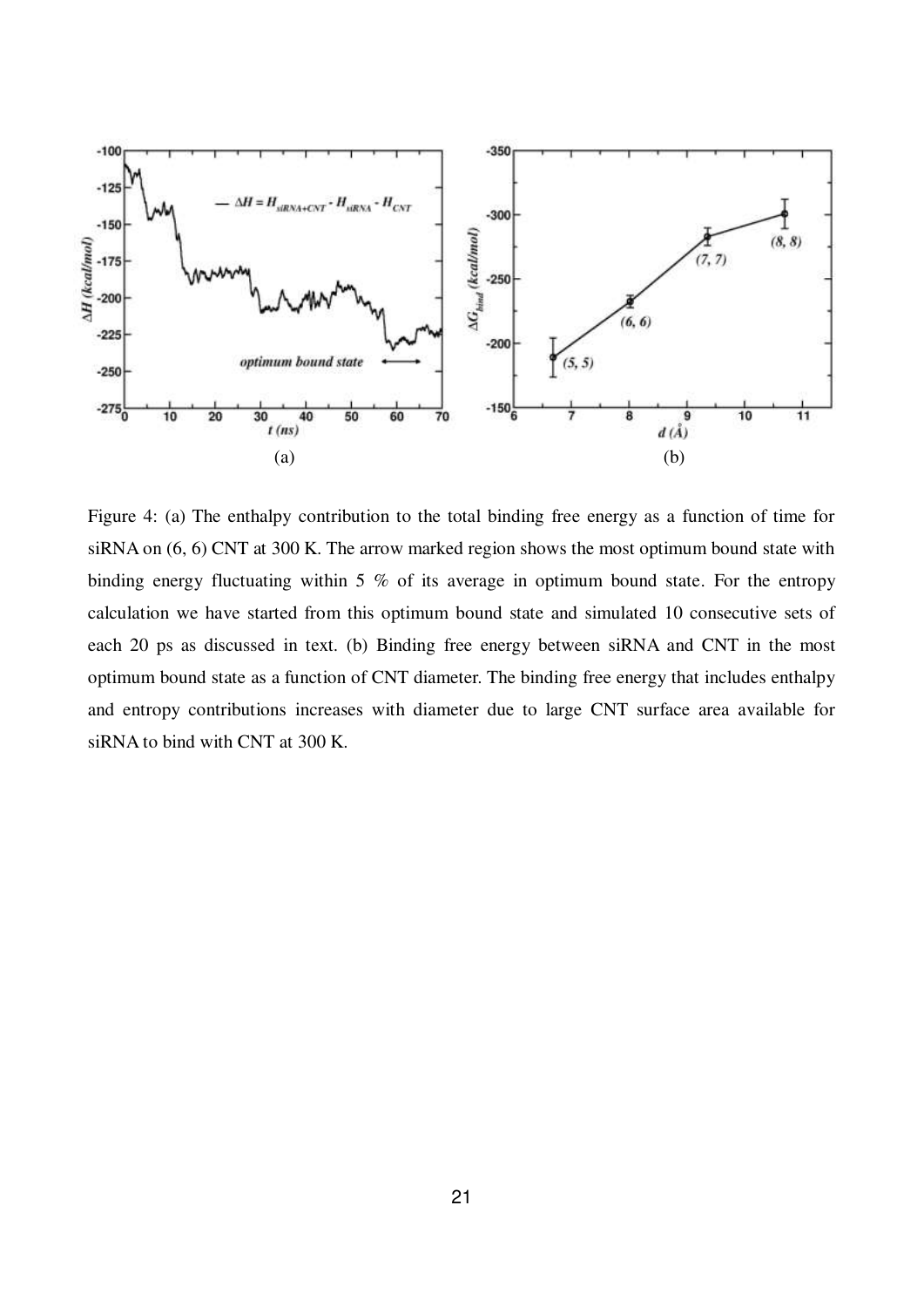

Figure 5: Snapshots of siRNA on  $(5, 5)$ ,  $(6, 6)$ ,  $(7, 7)$  and  $(8, 8)$  CNT at 300 K in the most optimum bound configuration in (a) horizontal and (b) vertical view with respect to CNT axis. Counterions and water molecules were not shown for clear visualization purpose.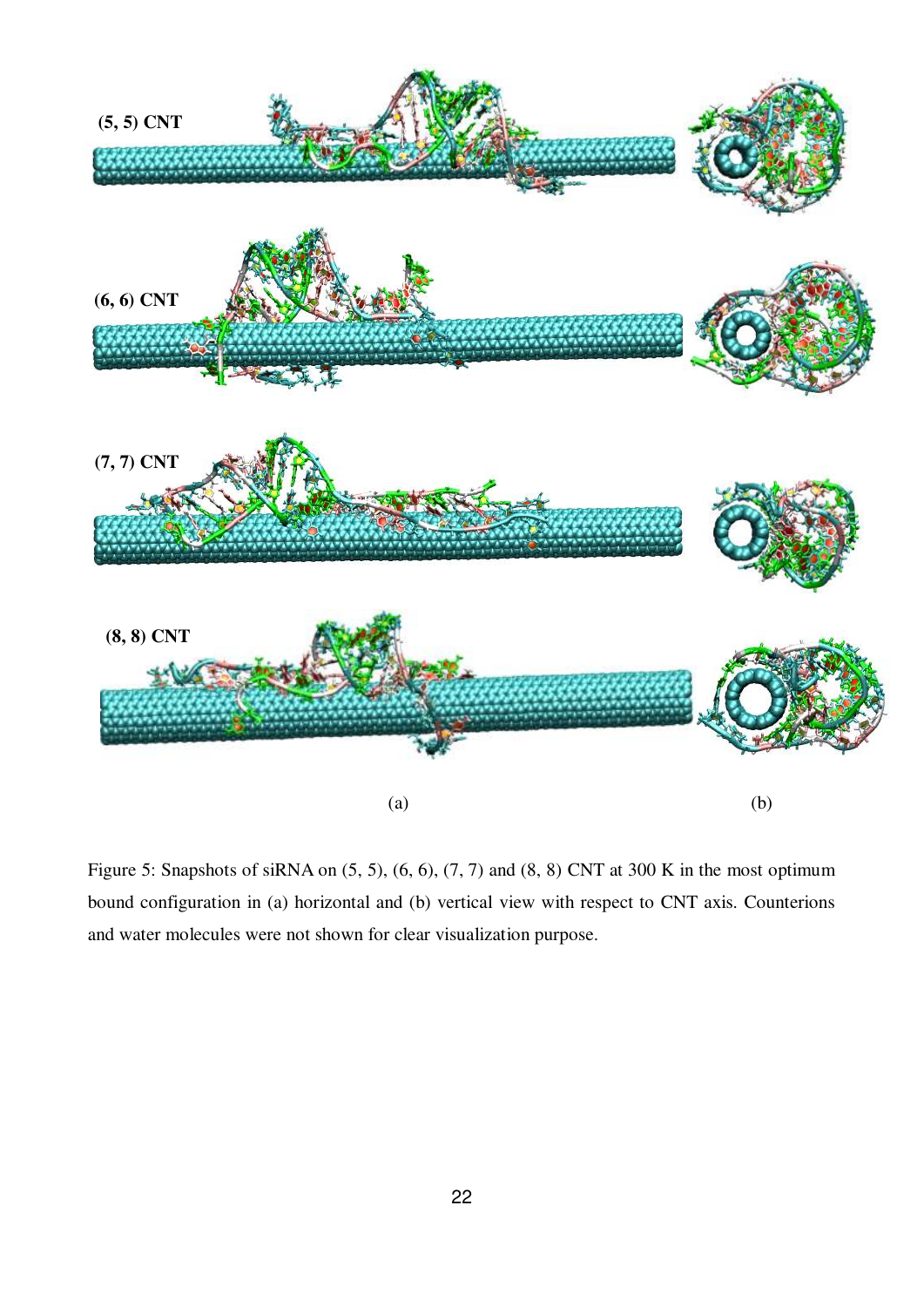

Figure 6: Time series of the number of intact Watson-Crick H-bonds in siRNA as a function of CNT diameter. In the optimum bound configuration, the number of intact H-bonds is decreasing with nanotube diameter implying a large adsorption to the nanotube with increasing diameter.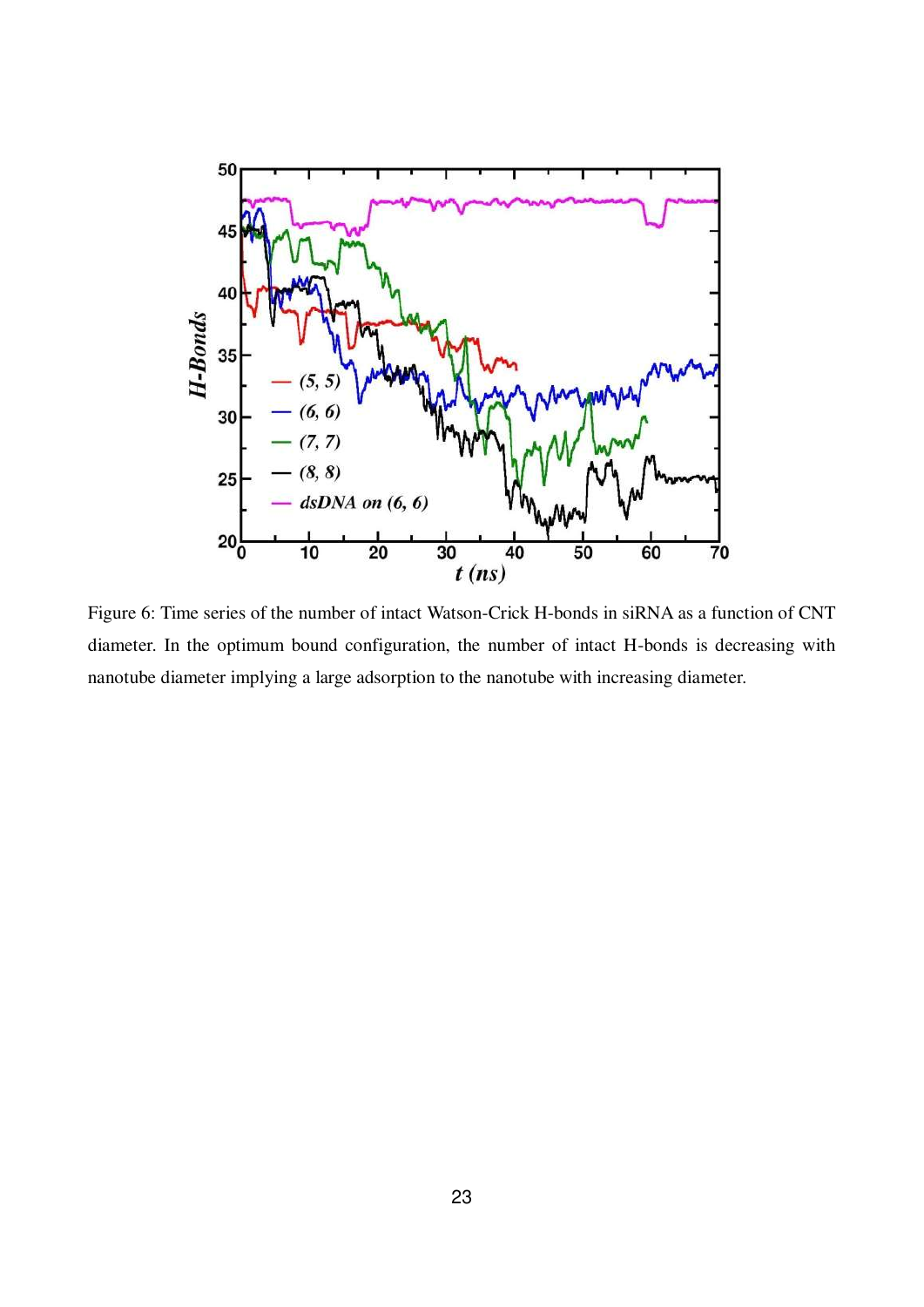

Figure 7: Number of close contacts (*Nc*) of siRNA to various CNT diameter within a cutoff of 5 Å from CNT surface. We simulate siRNA on (8, 8) CNT up to 126 ns to get the optimum bound configuration of the complex. In the plot we show  $N_c$  from 112 to 126 ns for (8, 8) CNT with a line break after 70 ns.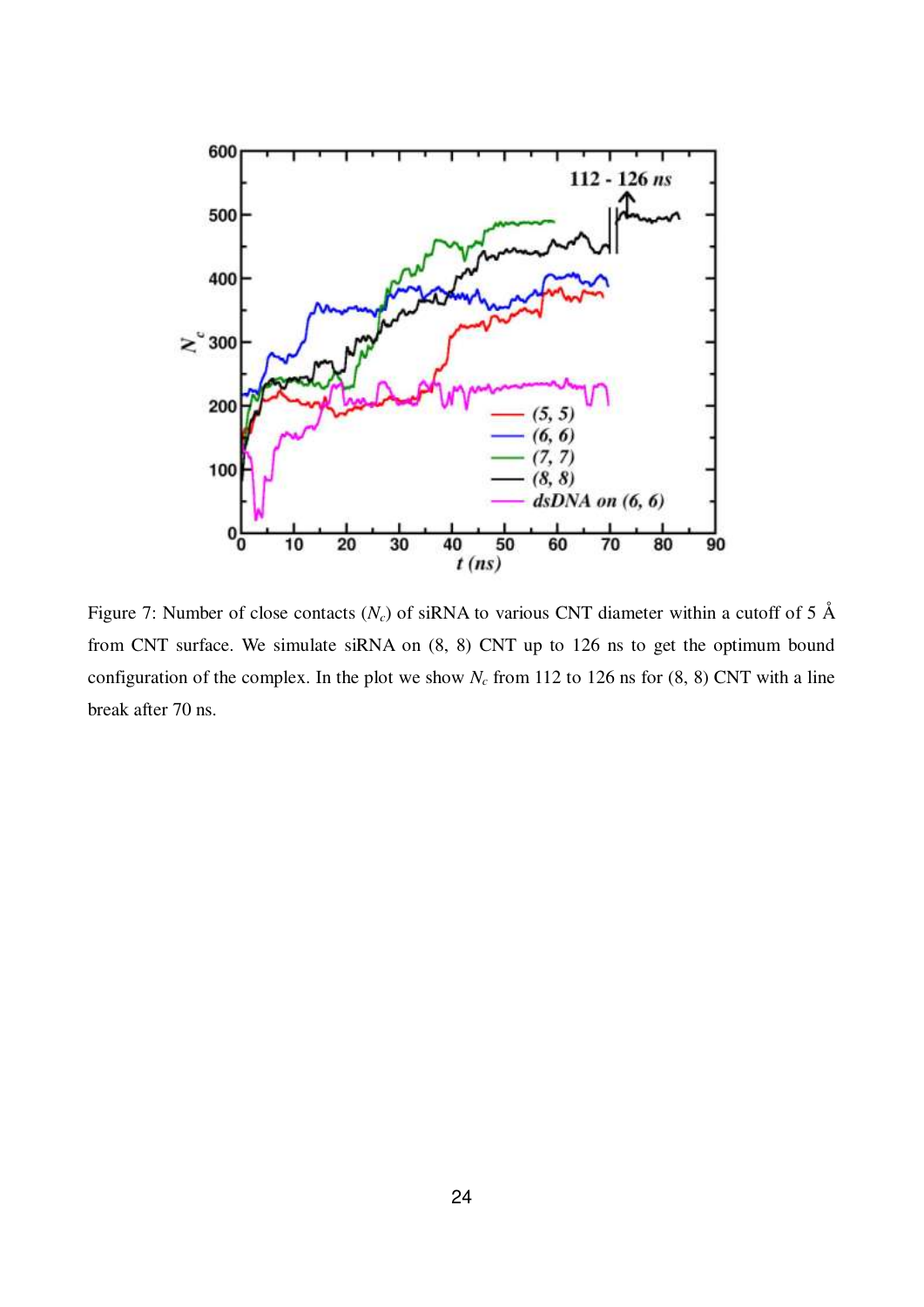| $c$ ( <i>mM</i> ) | <b>CNT</b>    | siRNA | Box $(\AA^3)$ | $Na+$ | C <sub>I</sub>   | <b>WAT</b> | <b>Total Atoms</b> |  |
|-------------------|---------------|-------|---------------|-------|------------------|------------|--------------------|--|
| $\overline{0}$    | $(6, 6)$ 1440 | 1396  | 84×79×192     | 44    | $\overline{0}$   | 35382      | 109026             |  |
| 10                | $(6, 6)$ 1440 | 1396  | 84×79×192     | 52    | 8                | 35365      | 108991             |  |
| 150               | $(6, 6)$ 1440 | 1396  | 84×79×192     | 160   | 116              | 35148      | 108556             |  |
| $\overline{0}$    | $(5, 5)$ 1200 | 1396  | 71×75×193     | 44    | $\overline{0}$   | 27810      | 86070              |  |
| $\mathbf{0}$      | $(7, 7)$ 1680 | 1396  | 79×72×193     | 44    | $\overline{0}$   | 29810      | 92550              |  |
| $\boldsymbol{0}$  | $(8, 8)$ 1920 | 1396  | 70×80×193     | 44    | $\overline{0}$   | 29063      | 90549              |  |
| 0 <sup>a</sup>    | $(6, 6)$ 1440 | 1398  | 78×67×192     | 42    | $\overline{0}$   | 26878      | 83514              |  |
| 0 <sup>b</sup>    | $(6, 6)$ 1440 | 1398  | 75×68×192     | 42    | $\boldsymbol{0}$ | 26472      | 82296              |  |

Table 1: Summary of the simulation setup for 0 *mM*, 10 *mM* and 150 *mM* NaCl concentrations.

<sup>a</sup> dsDNA without sticky ends

b dsDNA with sticky ends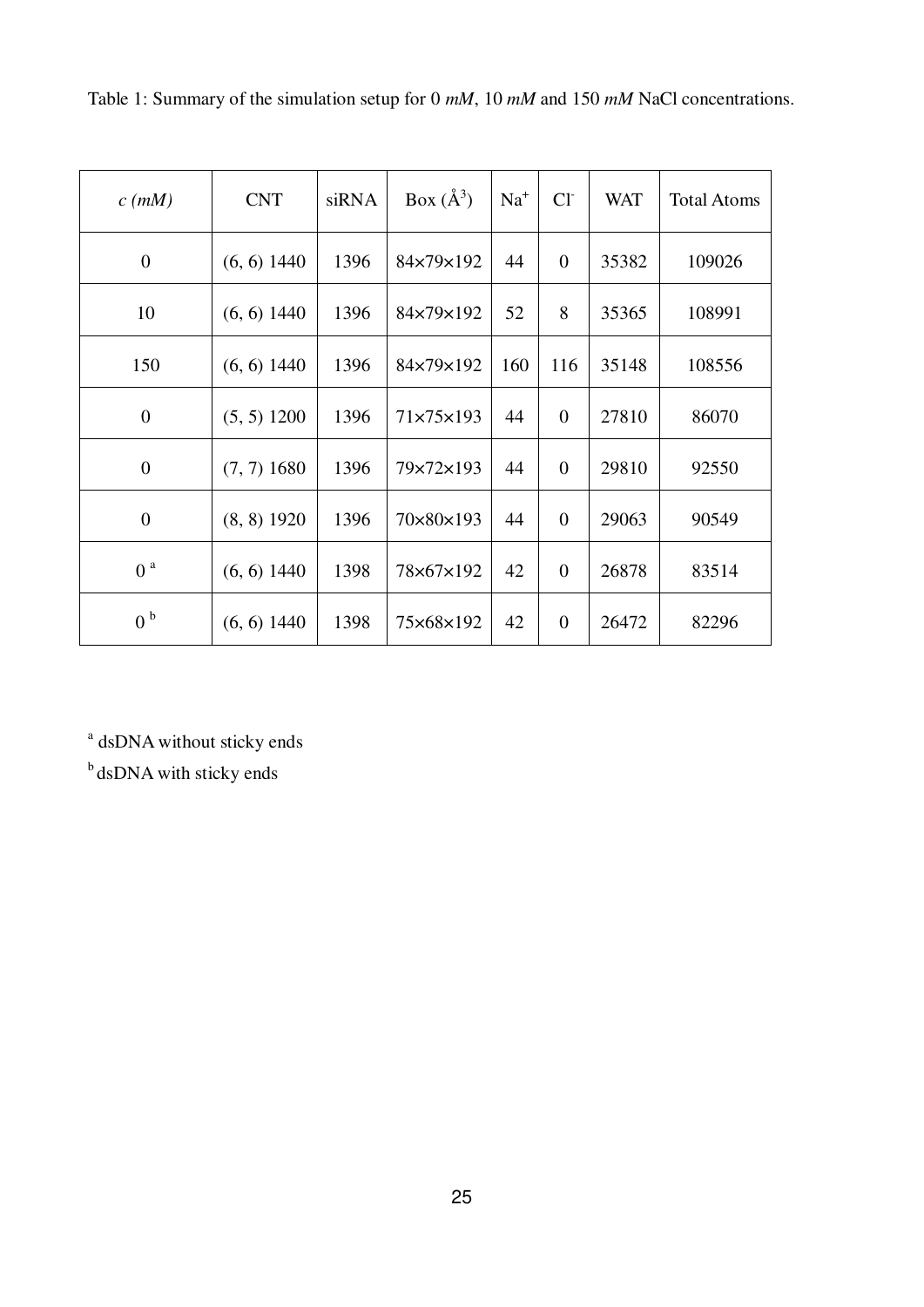Table 2: Entropy per Na<sup>+</sup> ( $S/Na^+$ ) and its gain ( $\Delta S/Na^+$ ) when siRNA wrapped around CNT surface. Here, for calculating entropy gain we have used the entropy per  $Na<sup>+</sup>$  counterion which is 9.0 *cal/mol-K* or 37.96 *J/mol-K* when only siRNA is present.

| Entropy                     | $0 \, mM$ | $10 \; mM$ | 150 $mM$ |
|-----------------------------|-----------|------------|----------|
| $S/Na^+$ (cal/mol-K)        | 9.0       | 9.8        | 12.53    |
| $\Delta S/Na^+$ (cal/mol-K) | 0.0       | 0.8        | 3.53     |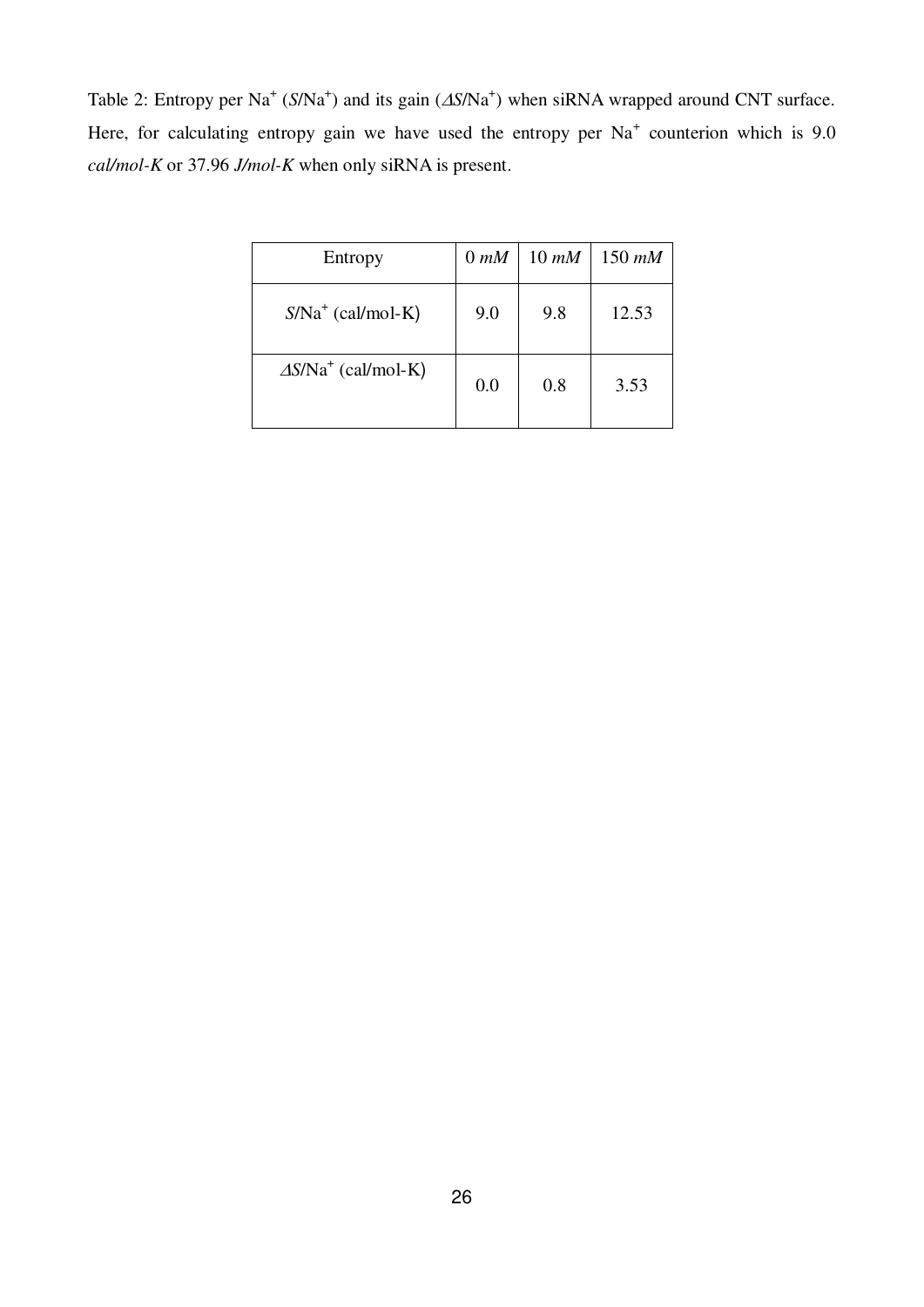Table 3: Interaction energy data from the quantum chemical calculations for (6, 6) CNT.

| System          | <b>System Name</b> | <b>BSSE</b> | <b>Deformation Energy</b> | $E_{Int.}$ |  |
|-----------------|--------------------|-------------|---------------------------|------------|--|
|                 |                    | (kcal/mol)  | (kcal/mol)                | (kcal/mol) |  |
| Fig. $S3a(i)$   | CNT+Uracil         | 3.27        | 1.49                      | $-9.64$    |  |
| Fig. $S3a(ii)$  | CNT+Thymine        | 3.68        | 0.77                      | $-12.65$   |  |
| Fig. $S3a(iii)$ | CNT+Uridine        | 5.36        | 1.79                      | $-18.72$   |  |
| Fig. $S3a(iv)$  | CNT+Thymidine      | 5.94        | 1.00                      | $-16.25$   |  |